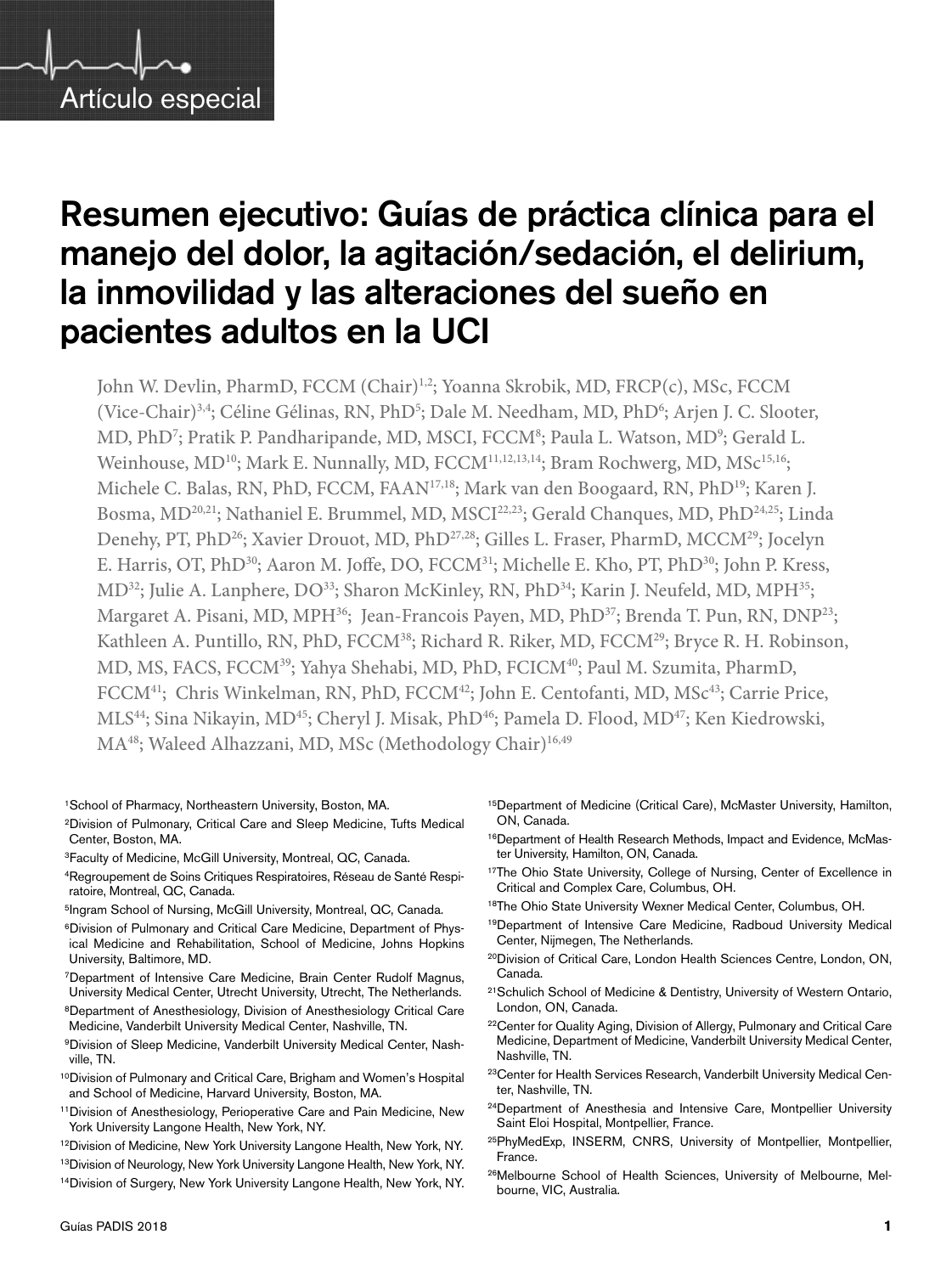<sup>27</sup>Faculte de Medecine Pharmacie, University of Poitiers, Poitiers, France.

28Service de Neurophysiologie, CHU de Poitiers, Poitiers, France.

- 29Department of Critical Care, Maine Medical Center and School of Medicine, Tufts University, Portland, ME.
- 30School of Rehabilitation Science, McMaster University, Hamilton, ON, Canada.
- <sup>31</sup>Department of Anesthesiology and Pain Medicine, Harborview Medical Center, University of Washington, Seattle, WA.
- 32Division of Pulmonary and Critical Care Medicine, University of Chicago, Chicago, IL.
- 33Department of Physical Medicine and Rehabilitation, Intermountain Healthcare, Salt Lake City, UT.
- 34School of Nursing and Midwifery, Deakin University, Geelong, VIC, Australia.
- 35 Department of Psychiatry and Behavioral Sciences, Johns Hopkins University School of Medicine, Baltimore, MD.
- 36 Division of Pulmonary, Critical Care and Sleep Medicine, School of Medicine, Yale University, New Haven, CT.
- <sup>37</sup>Department of Anesthesiology and Critical Care, Grenoble Alpes University Hospital, Grenoble, France.
- 38School of Nursing, University of California San Francisco, San Francisco, CA.
- 39Department of Surgery, University of Washington, Seattle, WA.
- 40Department of Critical Care and Perioperative Medicine, School of Clinical Sciences, Monash University, Melbourne, VIC, Australia.
- 41Department of Pharmacy, Brigham and Women's Hospital, Boston, MA.
- 42Frances Payne Bolton School of Nursing, Case Western Reserve University, Cleveland, OH.
- 43Department of Anesthesia and Critical Care, McMaster University, Hamilton, ON, Canada.
- 44Welch Medical Library, Johns Hopkins University, Baltimore, MD.
- 45Department of Psychiatry and Behavioral Sciences, New York Medical College, Valhalla, NY.
- 46Department of Philosophy, University of Toronto, Toronto, CA.
- 47Division of Anesthesiology, Stanford University Hospital, Palo Alto, CA.
- 48Patient and Family Advisory Committee, Johns Hopkins Hospital, Baltimore, MD.
- 49Department of Medicine (Critical Care and Gastroenterology), McMaster University, Hamilton, ON, Canada.

Las siguientes sociedades científicas auspician estas guías: American Association of Critical Care Nurses, American College of Chest Physicians, American College of Clinical Pharmacy, American Delirium Society, Australian College of Critical Care Nurses, Canadian Critical Care Society, Eastern Association for the Surgery of Trauma, European Delirium Association, European Federation of Critical Care Nursing Associations, Neurocritical Care Society, and Society of Critical Care Anesthesiologists.

Este artículo cuenta con material digital suplementario, accesible en: [http://bit.ly/padis\\_spanish\\_suppl\\_2019.](http://bit.ly/padis_spanish_suppl_2019)

Para más información sobre este artículo, se puede contactar al autor: [j.devlin@neu.edu](mailto:j.devlin%40neu.edu?subject=)

#### (*Crit Care Med* 2018; 46:1532–1548)

Palabras clave: delirium; guidelines; intensive care; mobilization; pain; sedation; sleep

Traducción y adaptación: Carini, FC<sup>1,2</sup>; Bezzi, M<sup>3</sup>; Busico, M<sup>2</sup>; Casabella, C<sup>1</sup>; Foster, C<sup>2</sup>; Goldberg, A<sup>1,3</sup>; Olmos, D<sup>1</sup>; Plotnikow, G<sup>2,3</sup>; Setten, M<sup>2</sup>; Urrutia, JG<sup>2</sup>; Villalba, D<sup>2</sup>.

Sociedad Argentina de Terapia Intensiva (SATI)

<sup>1</sup>Comité de Sedación, Analgesia y Delirium<br><sup>2</sup>Comité de Sequimiento y Rebabilitación Comité de Seguimiento y Rehabilitación

3 Capítulo de Kinesiología Intensivista

Mail de contacto: [federico.carini@hiba.org.ar](mailto:Federico.carini@hiba.org.ar)

as guías de práctica clínica, en general producidas por sociedades científicas, están pensadas para aportar una revisión actualizada y trasparente de la investigación relevante sobre un área de interés y con el obietivo de sociedades científicas, están pensadas para aportar una revisión actualizada y trasparente de la investigación relevante sobre un área de interés y con el objetivo de guiar la práctica clínica. En línea con ello, las Guías 2018 para el manejo del dolor, la agitación/sedación, el delirium, la inmovilidad (rehabilitación/movilización) y el sueño (su alteración) o Guías PADIS 2018 (1) [del inglés *Pain, Agitation/sedation, Delirium, Immobility (rehabilitation/mobilization), and Sleep (disruption)]* se suman a este objetivo de varias maneras: 1) actualizando las guías PAD 2013 (2) (referidas a Dolor, Agitación y Delirium; del inglés Pain, Agitation and Delirium), 2) agregando dos temas inseparables en la práctica diaria (inmovilidad y sueño); 3) incluyendo a los pacientes como colaboradores y co-autores; y 4) invitando a panelistas de distintos países de altos ingresos como un primer paso para la incorporación de prácticas más diversas y experiencia de la comunidad internacional de cuidados críticos.

Los lectores encontrarán 37 recomendaciones con su respectiva justificación (derivada de una pregunta del tipo Paciente, Intervención, Comparación y Resultado o outcome; pregunta PICO), dos declaraciones de buena práctica y 32 recomendaciones (derivadas de preguntas descriptivas no ligadas a una acción particular para los que no se utilizó la metodología de evaluación GRADE (Grading of Recommendations Assessment, Development and Evaluation, o Clasificación de la evaluación, desarrollo y evaluación de las recomendaciones), distribuidas en las 5 secciones que componen la guía. Sólo 2 de las 37 recomendaciones son fuertes; la mayoría son condicionales. En comparación con una recomendación fuerte (la más valorada por los profesionales de la salud), las recomendaciones condicionales son aplicables a la mayoría de los pacientes adultos críticamente enfermos, pero no a todos, y derivan de evidencia conflictiva, de baja calidad, insuficiente, aplicable sólo a un sub-grupo de pacientes o cuando el beneficio potencial es muy similar a los riesgos inherentes a esa práctica o tratamiento. Las tablas y figuras suplementarias a las guías aportan el contexto en el que se pensaron las preguntas, los perfiles de evidencia obtenidos, las tablas de "evidencia a la decisión" que se utilizaron para hacer las recomendaciones y los resultados de la votación. También describimos las faltas de evidencia ("evidence gaps") que nos impiden responder completamente todas las preguntas que creemos son prioritarias para el equipo de salud.

Las cinco secciones de esta guía están relacionadas y, por ende, la guía debe considerarse como una unidad y no como recomendaciones individuales o distintas entre sí. En línea con ello, para ayudar con la interpretación de esta guía y la comprensión del proceso de producción de esta, se han publicado por separado un artículo referido a la implementación e integración de estas recomendaciones (3) y una descripción detallada de las innovaciones metodológicas que se aplicaron en la confección de esta guía (4). Este resumen ejecutivo resalta las 18 recomendaciones que los líderes de cada sección junto con el presidente y vicepresidente consideraron serían de interés prioritario para el equipo de salud en medicina crítica. Todas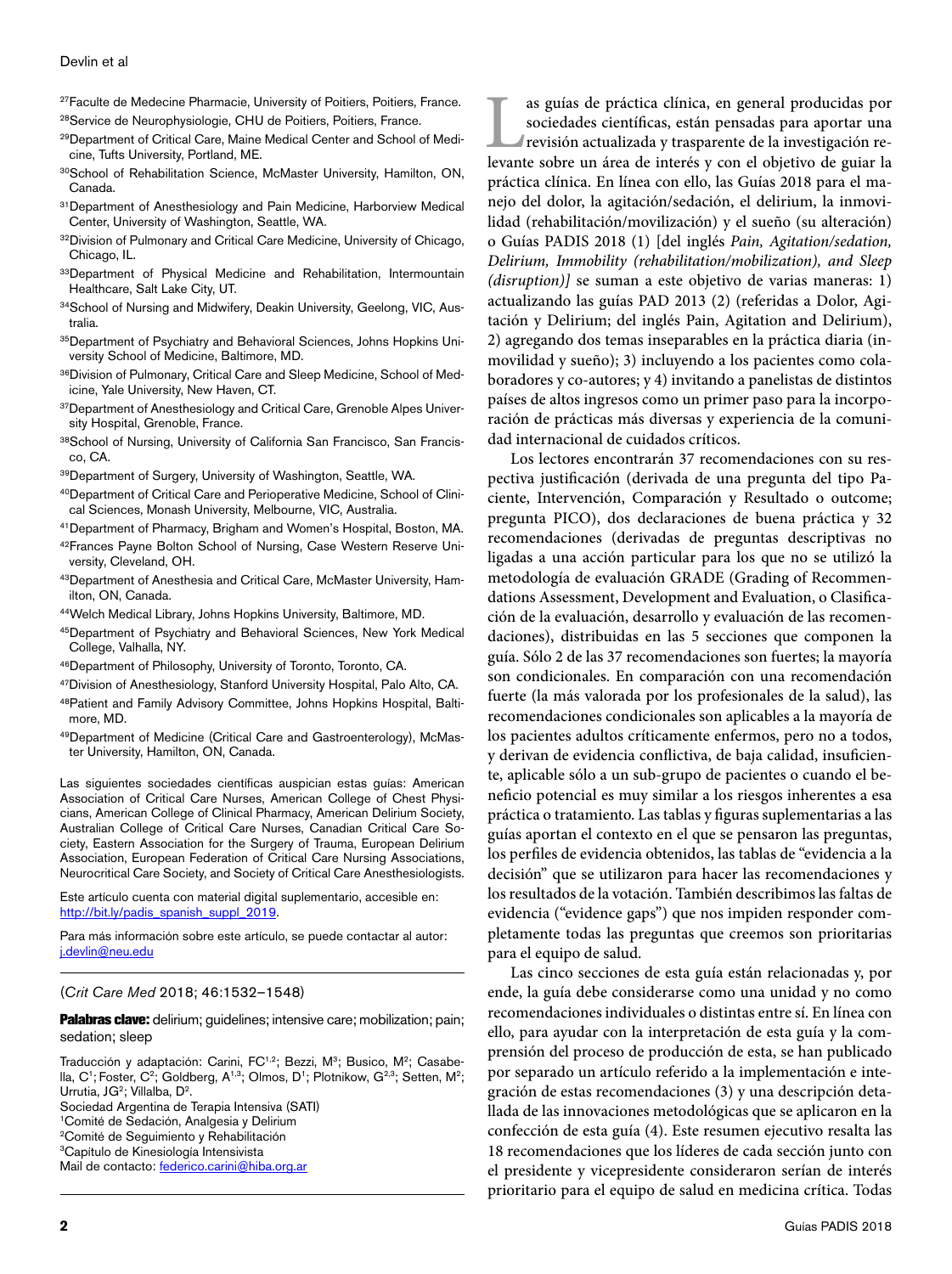las recomendaciones PADIS (incluyendo las que se resaltan en este resumen) se encuentran en la **Tabla 1**. Todas las preguntas descriptivas y las recomendaciones sin clasificar se encuentran en la **Tabla 2**.

#### **RECOMENDACIONES**

#### **Dolor**

El dolor es un fenómeno complejo y con muchos factores a considerar. Es fundamental entonces mantener un abordaje organizado para su evaluación y manejo, en particular en los pacientes críticos. En esta población, en los que el patrón de referencia para medir la intensidad del dolor es el auto-reporte del paciente, la incapacidad de comunicarse con claridad no previene que el paciente tenga dolor o la necesidad de evaluar adecuadamente ese signo en los pacientes (5). El dolor intenso afecta negativamente la evolución de los pacientes críticos (6) más allá incluso de la mera incomodidad que puede generar. La implementación de protocolos guiados en la evaluación sistemática del dolor y con enfoques protocolizados para su tratamiento precoz mejoran los resultados en la UCI y en la práctica médica en general (5, 6). La titulación cuidadosa de la dosis de analgésicos es importante para balancear los riesgos y beneficios asociados con la exposición a los opioides (7-10).

#### *Protocolos para la evaluación y tratamiento del dolor*

*Pregunta*: ¿Debería utilizarse un protocolo para la evaluación y tratamiento del dolor (analgesia / analgosedación) como práctica habitual en el cuidado de pacientes críticos en comparación con el cuidado standard?

*Declaración de Buena Práctica*: El manejo del dolor en pacientes de UCI debería estar guiado por una evaluación rutinaria del dolor y el mismo debería ser tratado previo a la consideración de un agente sedante.

*Recomendación*: Sugerimos utilizar un protocolo para el manejo del dolor y la sedación basado en le evaluación escalonada en adultos críticamente enfermos (recomendación condicional, calidad de evidencia moderada).

*Comentarios*: Para esta recomendación la analgosedación se define tanto como analgesia antes de sedación (ej., un analgésico [generalmente un opioide] es utilizado antes del sedante para alcanzar un objetivo de sedación) o sedación basada en analgesia (ej., un analgésico [generalmente un opioide] es utilizado en lugar de un sedante como para alcanzar un objetivo de sedación). La implementación de esta recomendación infiere que las instituciones deberían tener un protocolo guiado de evaluación que considere la evaluación regular del dolor y la sedación utilizando herramientas validadas, que provea una clara guía en la selección de la medicación y dosis y que haga del tratamiento del dolor una prioridad sobre la sedación.

Nuestro análisis agrupado sugiere que los programas para el manejo protocolizado del dolor y la sedación (analgesia / analgosedación) en comparación con los tratamientos habituales reducen el requerimiento de sedantes, la duración de ventilación mecánica, la estadía total en UCI (UCI-LOS) y la intensidad del dolor (5, 11-31). Los miembros del panel consideraron que era una recomendación condicional teniendo en cuenta que los beneficios del manejo protocolizado no se objetivaron en todos los resultados (*outcomes*) críticos.

#### *Tratamientos farmacológicos coadyuvantes a los opioides*

Los opioides continúan siendo la primera línea de tratamiento para el dolor en la mayoría de las UCI. Sin embargo, hay una creciente preocupación por sus efectos adversos, como sedación excesiva, delirium, depresión respiratoria, íleo e inmunosupresión, y la posibilidad de que ello aumente la UCI-LOS y además empeore los resultados funcionales al alta de la UCI. El panel apoya la utilización de tratamientos multimodales del dolor como un componente fundamental del abordaje de analgesia primero para minimizar la dosis de opioides y sedantes que se utilizan y optimizar la analgesia y la rehabilitación, como se describe más abajo.

#### *Paracetamol*

*Pregunta*: ¿Debería utilizarse paracetamol como adyuvante para reducir la dosis de opioides (vs opioide aislado) para el manejo del dolor en pacientes adultos críticos?

*Recomendación*: Sugerimos utilizar paracetamol como adyuvante a los opioides para reducir la intensidad de dolor y el consumo de opioides para el manejo del dolor en pacientes críticos adultos (recomendación condicional, muy baja calidad de evidencia).

En pacientes cursando el postoperatorio (POP) de diversas cirugías, la utilización de paracetamol 1 gr cada 6 hs, en comparación con placebo, logró una reducción de la intensidad del dolor y del consumo total de opioides en las primeras 24 hs del POP (33,34). El riesgo de hipotensión asociada al paracetamol EV podría impedir su uso en algunos pacientes (35). Teniendo en cuenta estos hallazgos, el panel sugiere utilizar paracetamol (EV, oral o rectal) para reducir la intensidad del dolor y el consumo de opioides en pacientes críticos con dolor, en particular en pacientes con mucho riesgo de efectos adversos por el uso de opioides.

#### *Nefopam*

*Pregunta:* ¿Debería utilizarse nefopam como adyuvante o como reemplazo de los opioides (vs un opioide en forma aislada) para el tratamiento del dolor en pacientes críticos adultos?

*Recomendación*: Sugerimos utilizar nefopam (si es posible) ya sea como adyuvante o como reemplazo de los opioides para reducir la dosis total de opioides y sus efectos adversos asociados en el tratamiento del dolor en paciente críticos adultos (recomendación condicional, calidad muy baja de evidencia).

El nefopam es un analgésico no opioide; una dosis de 20 mg tiene un efecto analgésico comparable a 6 mg de morfina EV (36). El nefopam tiene ventajas por su perfil de seguridad sobre los opioides y otros analgésicos no opioides (por ej., AINEs selectivas de la COX 1) ya que no altera la hemostasia, la integridad de la mucosa gástrica, la función renal y tampoco compromete la conciencia, la función ventilatoria ni la motilidad intestinal. Sin embargo, puede generar taquicardia, glaucoma, convulsiones y delirium. Aunque no está disponible en los Estados Unidos o en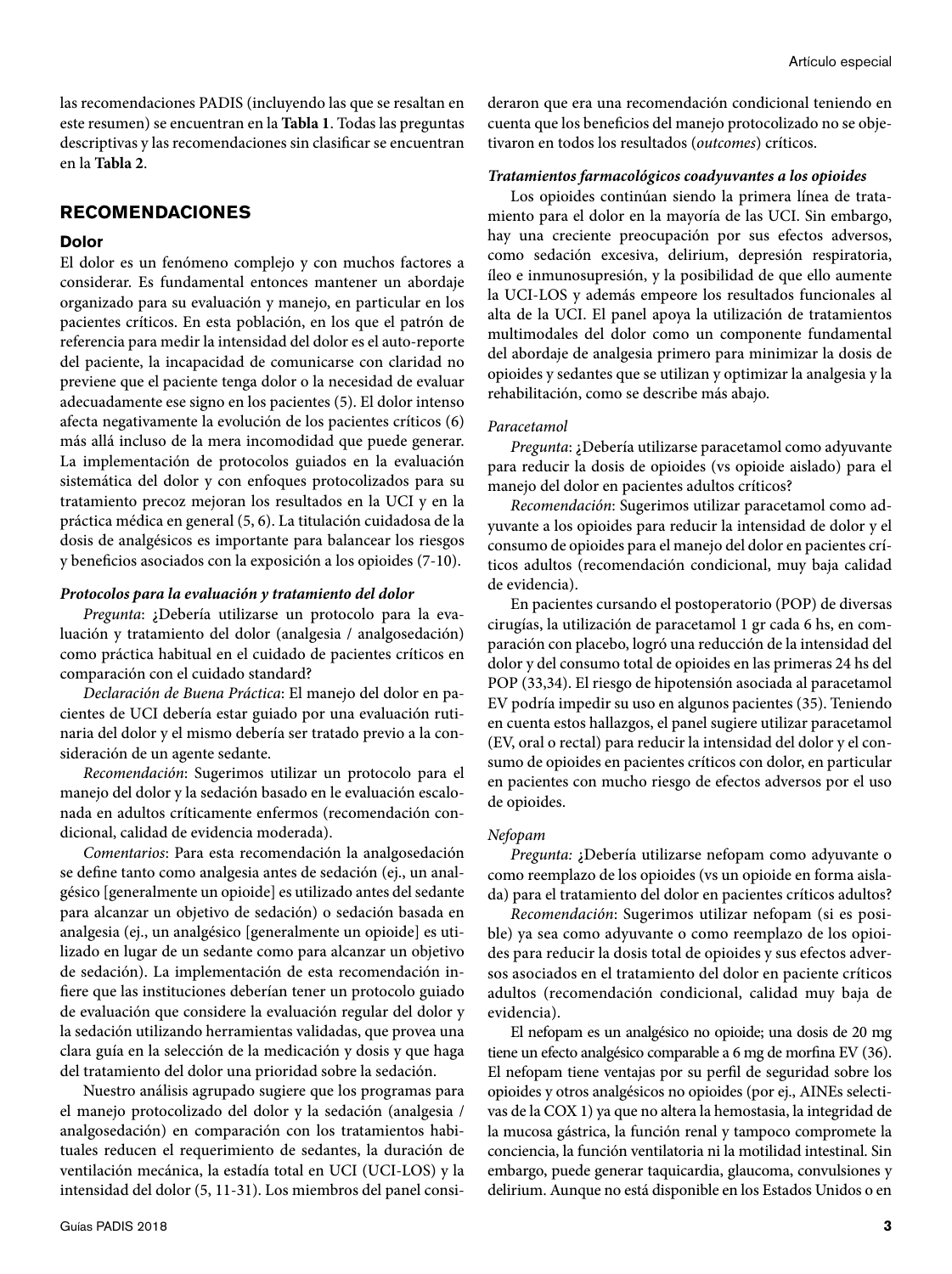| Pregunta                                                                                                                                                                                                       | Recomendación                                                                                                                                                                                                                                                                                                                                                                                                                                                                                                                                                                                                                                                                                                                                                                               | <b>Fortaleza</b> | <b>Calidad de</b><br>evidencia |
|----------------------------------------------------------------------------------------------------------------------------------------------------------------------------------------------------------------|---------------------------------------------------------------------------------------------------------------------------------------------------------------------------------------------------------------------------------------------------------------------------------------------------------------------------------------------------------------------------------------------------------------------------------------------------------------------------------------------------------------------------------------------------------------------------------------------------------------------------------------------------------------------------------------------------------------------------------------------------------------------------------------------|------------------|--------------------------------|
| Dolor                                                                                                                                                                                                          |                                                                                                                                                                                                                                                                                                                                                                                                                                                                                                                                                                                                                                                                                                                                                                                             |                  |                                |
| En los pacientes adultos<br>críticamente enfermos, ¿debería<br>aplicarse la evaluación y manejo<br>protocolizado del dolor (analgesia/<br>analgosedación) en lugar del<br>cuidado habitual?                    | El manejo del dolor en los pacientes críticos adultos<br>debería ser guiado por la evaluación rutinaria del<br>dolor y debería tratarse el dolor antes de considerar<br>una droga sedante (declaración de buena práctica)<br>Sugerimos utilizar un enfoque protocolizado basado<br>en la evaluación para el manejo de la analgesia y la<br>sedación en los pacientes críticos adultos.                                                                                                                                                                                                                                                                                                                                                                                                      | N/A              | N/A                            |
|                                                                                                                                                                                                                | Comentarios: en esta recomendación, se define la<br>analgosedación como la estrategia de analgesia<br>antes que sedación (usando primero un analgésico,<br>generalmente un opioide, antes que un sedante,<br>para alcanzar el objetivo de sedación) o la sedación<br>basada en la analgesia (usando un analgésico,<br>generalmente opioide, en lugar de un sedante para<br>alcanzar el objetivo de sedación). La implementación<br>de esta recomendación infiere que las instituciones<br>deberían tener un protocolo guiado por la evaluación<br>que implica evaluaciones frecuentes de dolor y<br>sedación utilizando escalas validadas, que brinda una<br>guía clara sobre la selección y dosis de la medicación<br>y que prioriza el tratamiento del dolor sobre el uso de<br>sedación. | Condicional      | Moderada                       |
| En pacientes adultos críticamente<br>enfermos, ¿Debería utilizarse<br>paracetamol como coadyuvante de<br>un opioide (en comparación con<br>solo un opioide) para el manejo del<br>dolor?                       | Sugerimos el uso de paracetamol como coadyuvante al<br>tratamiento con opioides para disminuir la intensidad<br>del dolor y el consumo de opioides en pacientes<br>adultos críticamente enfermos                                                                                                                                                                                                                                                                                                                                                                                                                                                                                                                                                                                            | Condicional      | Muy baja                       |
| En pacientes adultos críticamente<br>enfermos, ¿Debería usarse<br>nefopam como tratamiento<br>coadyuvante o en reemplazo de<br>un opioide (en comparación con<br>sólo un opioide) para el manejo del<br>dolor? | De ser posible, sugerimos el uso de nefopam para el<br>manejo del dolor en los pacientes críticos, ya sea<br>como tratamiento adjunto o como reemplazo del<br>tratamiento con opioides para disminuir el consumo<br>de opioides y sus posibles efectos adversos.                                                                                                                                                                                                                                                                                                                                                                                                                                                                                                                            | Condicional      | Muy baja                       |
| En pacientes adultos críticamente<br>enfermos, ¿debería ser utilizada<br>la ketamina como tratamiento<br>coadyuvante de los opioides (en<br>comparación con sólo un opioide)<br>para el manejo del dolor?      | Sugerimos utilizar ketamina en bajas dosis (1-2 µg/<br>kg/hr) como coadyuvante de la terapia con opioides,<br>cuando el objetivo es reducir el consumo de opioides<br>en pacientes adultos que ingresan a la UCI en el<br>período postoperatorio.                                                                                                                                                                                                                                                                                                                                                                                                                                                                                                                                           | Condicional      | Baja                           |
| En pacientes adultos críticamente<br>enfermos, ¿Deberían usarse<br>drogas para el tratamiento del<br>dolor neuropático (gabapentín,<br>carbamazepina, pregabalina) como                                        | Recomendamos el uso de drogas para el tratamiento<br>del dolor neuropático (gabapentín, carbamazepina y<br>pregabalina) junto con opioides para el manejo del<br>dolor neuropático en el paciente crítico<br>Sugerimos utilizar uno de estos fármacos en conjunto                                                                                                                                                                                                                                                                                                                                                                                                                                                                                                                           | Fuerte           | Moderada                       |
| coadyuvante de los opioides (en<br>comparación con el uso sólo de<br>opioides) para el manejo del dolor?                                                                                                       | con opioides para el manejo de dolor en adultos en la<br>UCI en POP de cirugía cardiovasuclar                                                                                                                                                                                                                                                                                                                                                                                                                                                                                                                                                                                                                                                                                               | Condicional      | Baja                           |

*(Continúa)*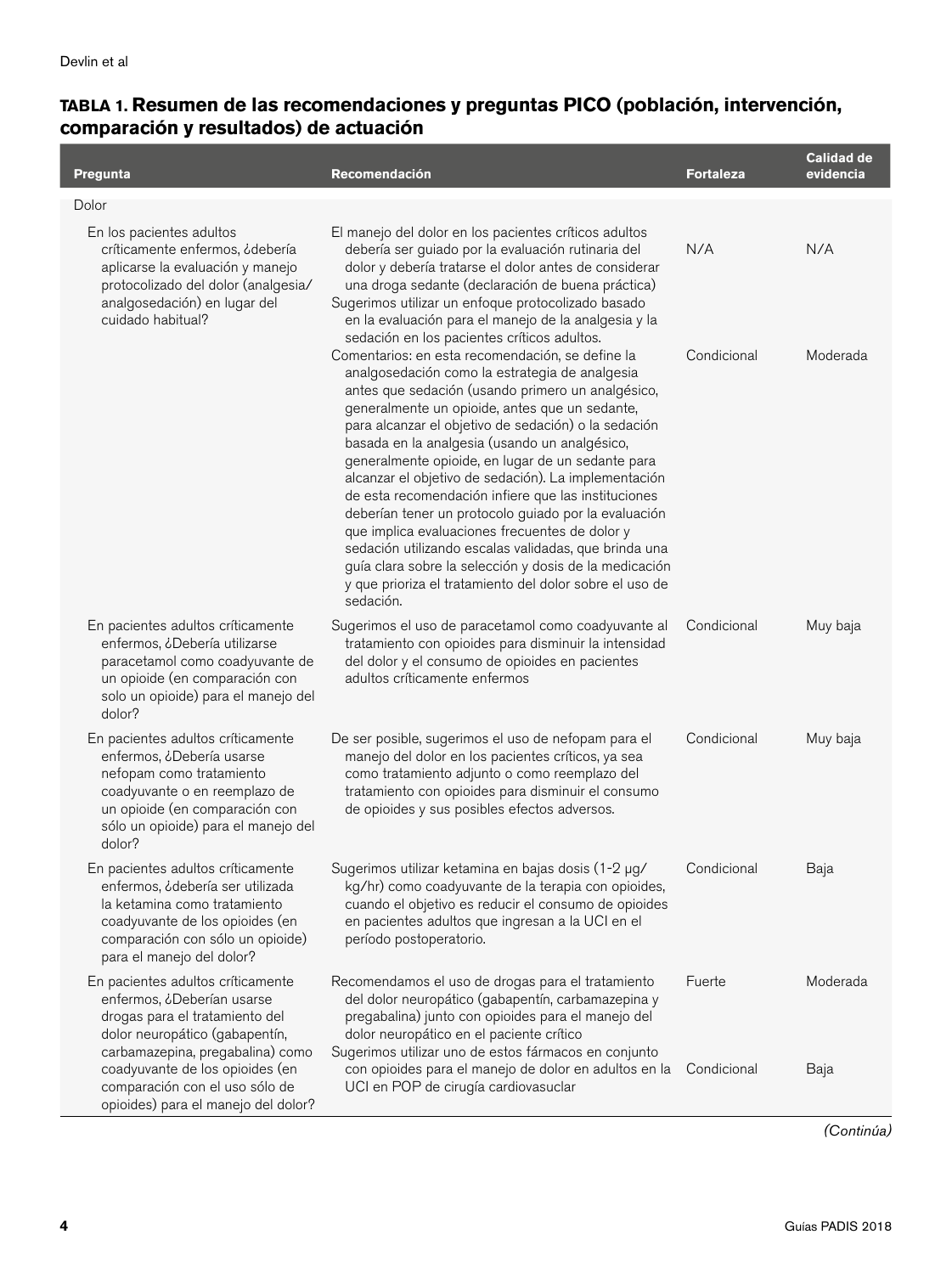| Pregunta                                                                                                                                                                                                                                                                                                                                 | Recomendación                                                                                                                                                                                                                                                                                                                                                                                                                                                                                                    | <b>Fortaleza</b> | <b>Calidad de</b><br>evidencia |
|------------------------------------------------------------------------------------------------------------------------------------------------------------------------------------------------------------------------------------------------------------------------------------------------------------------------------------------|------------------------------------------------------------------------------------------------------------------------------------------------------------------------------------------------------------------------------------------------------------------------------------------------------------------------------------------------------------------------------------------------------------------------------------------------------------------------------------------------------------------|------------------|--------------------------------|
| En pacientes adultos críticamente<br>enfermos, ¿debería utilizarse<br>lidocaína endovenosa como<br>tratamiento adyuvante a los<br>opioides (en comparación con<br>sólo opioides) para el manejo del<br>dolor?                                                                                                                            | Sugerimos no utilizar lidocaína endovenosa en forma<br>rutinaria como coadyuvante del tratamiento opioide<br>para el manejo del dolor en el paciente crítico                                                                                                                                                                                                                                                                                                                                                     | Condicional      | Baja                           |
| En pacientes adultos críticamente<br>enfermos, ¿debería usarse como<br>coadyuvante del tratamiento<br>con opioides a AINEs COX-1<br>selectivos (en comparación con<br>sólo opioides) para el manejo del<br>dolor?                                                                                                                        | Sugerimos no utilizar en forma rutinaria un AINE<br>COX-1 selectivo como adjunto al tratamiento con<br>opioides para el manejo del dolor en los pacientes<br>críticos                                                                                                                                                                                                                                                                                                                                            | Condicional      | Baja                           |
| ¿Debería utilizarse un opioide (en<br>comparación con no opioides) para<br>los pacientes adultos críticamente<br>enfermos que son sometidos a<br>procedimientos?<br>En pacientes críticos adultos que<br>son sometidos a procedimientos,<br>¿Deberían usarse altas dosis de<br>opioides (en comparación con<br>dosis bajas de opioides)? | Sugerimos usar opioides, en la menor dosis efectiva,<br>para el manejo del dolor relacionado con los<br>procedimientos en los pacientes críticos.<br>Comentarios: cuando se considere que el tratamiento<br>con opioides es la intervención farmacológica más<br>apropiada para manejar el dolor relacionado con<br>procedimientos, se debería recurrir a los mismos<br>opioides (fentanilo, hidromorfona, morfina y<br>remifentanilo) que se recomiendan para el manejo<br>del dolor en las guías del 2013 (2). | Condicional      | Moderada                       |
| En pacientes críticos adultos que<br>son sometidos a procedimientos,<br>¿debería utilizarse analgesia local<br>(en comparación con un opioide)?<br>En pacientes críticos adultos que<br>son sometidos a procedimientos,<br>¿debería usarse óxido nítrico (en<br>comparación con un opioide)?                                             | Sugerimos no utilizar analgesia local ni óxido nitroso<br>para el manejo del dolor durante la remoción de los<br>tubos pleurales en pacientes críticos adultos.                                                                                                                                                                                                                                                                                                                                                  | Condicional      | Baja                           |
| En pacientes críticos adultos que<br>son sometidos a procedimientos,<br>¿deberían usarse anestésicos<br>inhalatorios (en comparación de no<br>utilizar estas drogas)?                                                                                                                                                                    | Recomendamos no utilizar anestésicos inhalatorios<br>para el manejo del dolor asociado a procedimientos<br>en pacientes adultos                                                                                                                                                                                                                                                                                                                                                                                  | Fuerte           | Muy baja                       |
| En pacientes críticos adultos que<br>son sometidos a procedimientos,<br>¿debería usarse un AINE (en<br>comparación con opioides) ya sea<br>por vía endovenosa, oral o rectal?                                                                                                                                                            | Sugerimos utilizar un AINE administrado por vía<br>endovenosa, oral o rectal como una alternativa<br>a los opioides para el manejo del dolor durante<br>procedimientos aislados y poco frecuentes en los<br>pacientes críticos                                                                                                                                                                                                                                                                                   | Condicional      | Baja                           |
| En pacientes críticos adultos que<br>son sometidos a procedimientos,<br>¿debería usarse un gel tópico<br>de AINE (en comparación de no<br>utilizarlo)?                                                                                                                                                                                   | Sugerimos no utilizar AINEs en forma tópica para el<br>manejo del dolor asociado a procedimientos                                                                                                                                                                                                                                                                                                                                                                                                                | Condicional      | Baja                           |

*(Continúa)*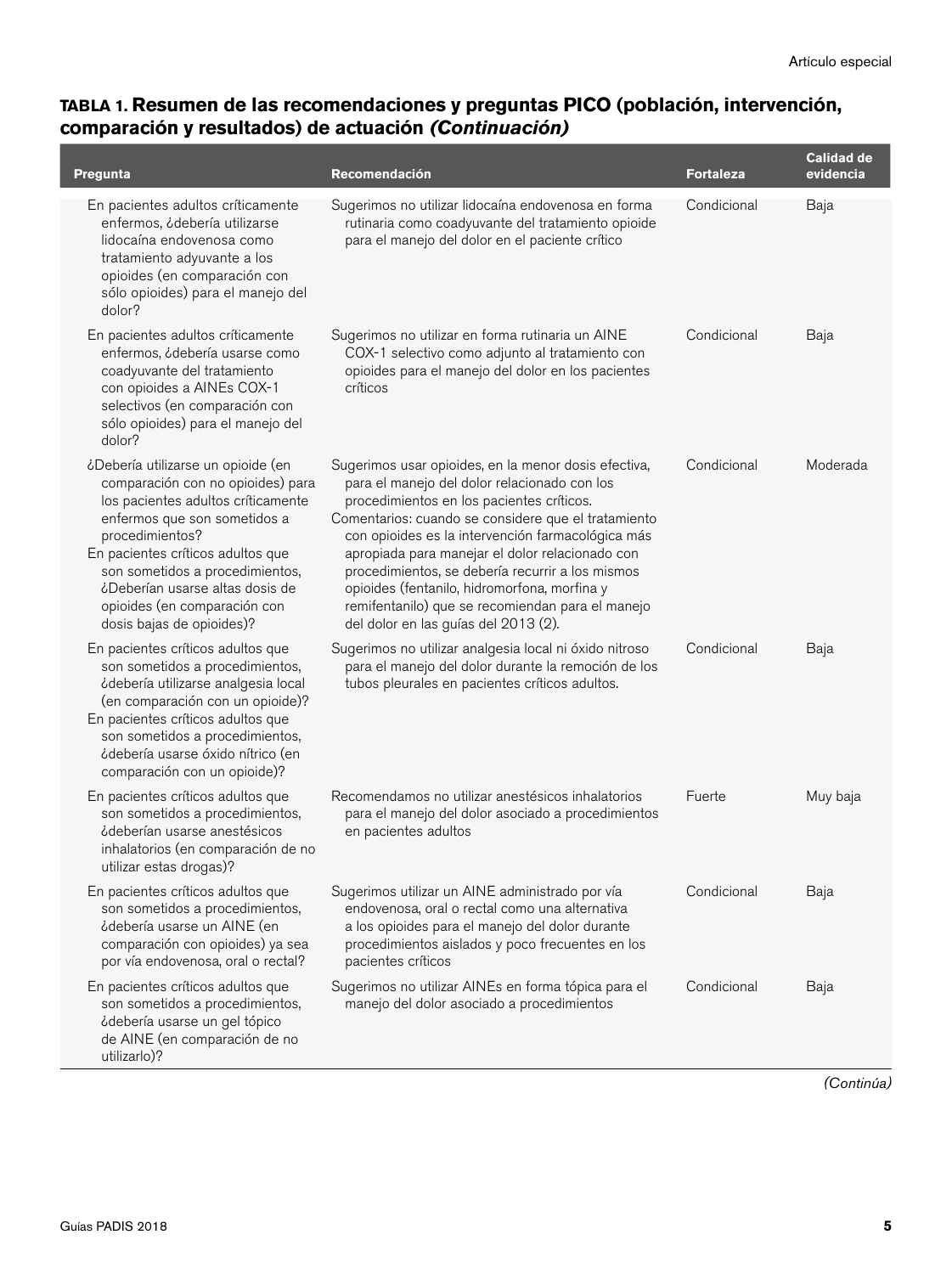| Pregunta                                                                                                                                                                                                                                                                                                                                                  | Recomendación                                                                                                                                                                                                                                                                                                                             | <b>Fortaleza</b> | <b>Calidad de</b><br>evidencia |
|-----------------------------------------------------------------------------------------------------------------------------------------------------------------------------------------------------------------------------------------------------------------------------------------------------------------------------------------------------------|-------------------------------------------------------------------------------------------------------------------------------------------------------------------------------------------------------------------------------------------------------------------------------------------------------------------------------------------|------------------|--------------------------------|
| ¿Debería utilizarse ciberterapia<br>(por ej. realidad virtual) para el<br>manejo del dolor en pacientes<br>adultos críticamente enfermos?<br>(en comparación de no utilizar<br>ciberterapia).<br>¿Debería utilizarse hipnosis para el<br>manejo del dolor en pacientes<br>adultos críticamente enfermos?<br>(en comparación con no utilizar<br>hipnosis). | Sugerimos no ofrecer ciberterapia (realidad virtual) ni<br>hipnosis para el manejo del dolor en los pacientes<br>críticos                                                                                                                                                                                                                 | Condicional      | Muy baja                       |
| ¿Debería utilizarse masoterapia para<br>el manejo del dolor en pacientes<br>adultos críticamente enfermos?<br>(en comparación con no utilizar<br>masoterapia).                                                                                                                                                                                            | Sugerimos ofrecer masoterapia para el manejo del<br>dolor en los pacientes críticos.<br>Comentarios: las intervenciones de masoterapia fueron<br>variables en términos de duración de la sesión (10<br>a 30 minutos), frecuencia (una vez o a demanda),<br>duración (1 a 7 días) y área corporal (espalda, pies y<br>manos o sólo manos). | Condicional      | Baja                           |
| ¿Debería utilizarse musicoterapia<br>para el manejo del dolor, tanto<br>en reposo como durante los<br>procedimientos, en pacientes<br>adultos críticamente enfermos?<br>(en comparación con no utilizar<br>musicoterapia).                                                                                                                                | Sugerimos ofrecer musicoterapia para aliviar el dolor<br>de reposo y asociado a procedimientos en pacientes<br>críticos                                                                                                                                                                                                                   | Condicional      | Baja                           |
| ¿Debería utilizarse crioterapia para<br>el manejo del dolor asociado a<br>procedimientos en pacientes<br>adultos críticamente enfermos?<br>(en comparación con no utilizar<br>crioterapia).                                                                                                                                                               | Sugerimos ofrecer crioterapia para el manejo del dolor<br>asociado a procedimientos en los pacientes críticos.<br>Comentarios: se aplicaron compresas frías envueltas<br>en gasa durante 10 minutos en el área alrededor del<br>tubo pleural previo a su remoción                                                                         | Condicional      | Baja                           |
| ¿Deberían utilizarse técnicas de<br>relajación para el manejo del dolor<br>asociado a procedimientos en<br>pacientes adultos críticamente<br>enfermos? (en comparación con no<br>utilizar técnicas de relajación).                                                                                                                                        | Sugerimos ofrecer técnicas de relajación para el<br>manejo del dolor asociado a procedimientos en los<br>pacientes críticos.<br>Comentarios: en cada estudio utilizaron distintas<br>técnicas de relajación                                                                                                                               | Condicional      | Muy baja                       |
| Agitación/sedación                                                                                                                                                                                                                                                                                                                                        |                                                                                                                                                                                                                                                                                                                                           |                  |                                |
| En los pacientes adultos con<br>requerimiento de ventilación<br>mecánica, la sedación superficial<br>(en comparación con la sedación<br>profunda, cafecta en forma<br>significativa los resultados?                                                                                                                                                       | Sugerimos el uso de sedación superficial (en<br>comparación con sedación profunda) en los<br>pacientes adultos con requerimiento de ventilación<br>mecánica                                                                                                                                                                               | Condicional      | Baja                           |
| En los pacientes adultos con<br>requerimiento de ventilación<br>mecánica tras una cirugía cardíaca<br>programada, ¿debería usarse<br>propofol (en comparación con<br>benzodiacepinas) como esquema<br>de sedación?                                                                                                                                        | Sugerimos el uso de propofol por sobre las<br>benzodiacepinas para la sedación de pacientes<br>adultos con requerimiento de ventilación mecánica en<br>el postoperatorio de cirugía cardíaca                                                                                                                                              | Condicional      | Baja                           |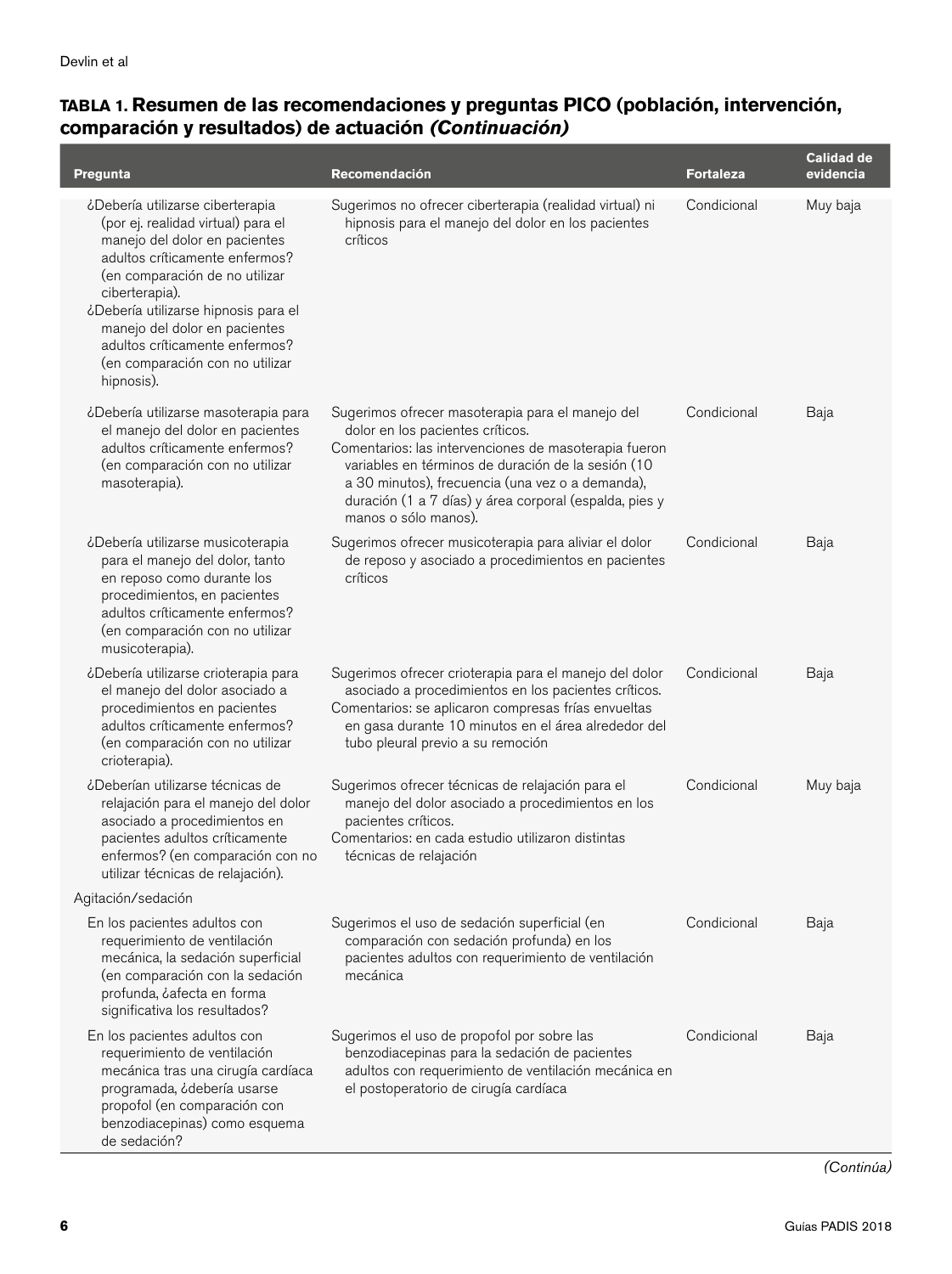| <b>Pregunta</b>                                                                                                                                                                                                                                                                                                                                                                                                                                                                                                                                              | Recomendación                                                                                                                                                                                                                                                                                                                                                                                                                                                                                                                                                                                                                                                                         | <b>Fortaleza</b>           | <b>Calidad de</b><br>evidencia |
|--------------------------------------------------------------------------------------------------------------------------------------------------------------------------------------------------------------------------------------------------------------------------------------------------------------------------------------------------------------------------------------------------------------------------------------------------------------------------------------------------------------------------------------------------------------|---------------------------------------------------------------------------------------------------------------------------------------------------------------------------------------------------------------------------------------------------------------------------------------------------------------------------------------------------------------------------------------------------------------------------------------------------------------------------------------------------------------------------------------------------------------------------------------------------------------------------------------------------------------------------------------|----------------------------|--------------------------------|
| En los pacientes adultos con<br>requerimiento de ventilación<br>mecánica, ¿debería usarse<br>propofol (en comparación con<br>benzodiacepinas) para el manejo<br>de la sedación?<br>En los pacientes adultos con<br>requerimiento de ventilación<br>mecánica, ¿debería usarse<br>dexmedetomidina (en comparación<br>con benzodiacepinas) para el<br>manejo de la sedación?<br>En los pacientes adultos con<br>requerimiento de ventilación<br>mecánica, ¿debería usarse<br>dexmedetomidina (en comparación<br>con propofol) para el manejo de la<br>sedación? | Sugerimos el uso de propofol o dexmedetomidina por<br>sobre benzodiacepinas para la sedación de pacientes<br>adultos con requerimiento de ventilación mecánica                                                                                                                                                                                                                                                                                                                                                                                                                                                                                                                        | Condicional                | Baja                           |
| Delirium                                                                                                                                                                                                                                                                                                                                                                                                                                                                                                                                                     |                                                                                                                                                                                                                                                                                                                                                                                                                                                                                                                                                                                                                                                                                       |                            |                                |
| En los pacientes adultos críticamente<br>enfermos, ¿debería evaluarse el<br>delirium utilizando herramientas<br>validadas (en comparación con<br>no realizar esta evaluación con<br>herramientas válidas)?                                                                                                                                                                                                                                                                                                                                                   | Los pacientes críticos deberían ser evaluados en forma<br>rutinaria utilizando una herramienta validada para<br>la detección del delirium (declaración de buena<br>práctica)<br>Comentario: las guías del 2013 brindaron un análisis de<br>las propiedades psicométricas de las herramientas<br>para la evaluación del dolor, la sedación y el delirium.<br>En estas guías no se realizó una reevaluación de<br>las propiedades psicométricas de las escalas de<br>evaluación del delirium. El objetivo de esta pregunta<br>es el efecto de utilizar cualquier herramienta para<br>la evaluación del delirium (en comparación con no<br>utilizar herramientas) en la práctica diaria. | N/A                        | N/A                            |
| ¿Debería utilizarse alguna droga (en<br>comparación con no usarla) para<br>la prevención del delirium en los<br>adultos críticos?                                                                                                                                                                                                                                                                                                                                                                                                                            | Sugerimos no utilizar haloperidol, antipsicóticos<br>atípicos, dexmedetomidina, inhibidores de la HMG-<br>CoA reductasa (estatinas) o ketamina para prevenir<br>delirium en los pacientes críticos                                                                                                                                                                                                                                                                                                                                                                                                                                                                                    | Condicional                | Muy baja a<br>baja             |
| ¿Debería utilizarse alguna droga (en<br>comparación con no usarla) el<br>tratamiento del delirium subclínico<br>en los adultos críticos?                                                                                                                                                                                                                                                                                                                                                                                                                     | Sugerimos no utilizar haloperidol o antipsicóticos<br>atípicos para tratar el delirium subclínico en pacientes<br>críticos                                                                                                                                                                                                                                                                                                                                                                                                                                                                                                                                                            | Condicional                | Muy baja a<br>baja             |
| ¿Debería utilizarse alguna droga (en<br>comparación con no usarla) para el<br>tratamiento del delirium en todos<br>los adultos críticos?                                                                                                                                                                                                                                                                                                                                                                                                                     | Sugerimos no usar en forma rutinaria haloperidol,<br>antipsicóticos atípicos o inhibidores de la HMG-CoA<br>reductasa (estatinas) para el tratamiento del delirium.<br>Sugerimos utilizar dexmedetomidina como tratamiento<br>del delirium en pacientes adultos con requerimiento<br>de ventilación mecánica cuando la agitación impide el                                                                                                                                                                                                                                                                                                                                            | Condicional<br>Condicional | Baja<br>Baja                   |
|                                                                                                                                                                                                                                                                                                                                                                                                                                                                                                                                                              | weaning o la extubación                                                                                                                                                                                                                                                                                                                                                                                                                                                                                                                                                                                                                                                               |                            |                                |

*(Continúa)*

 $\overline{\phantom{a}}$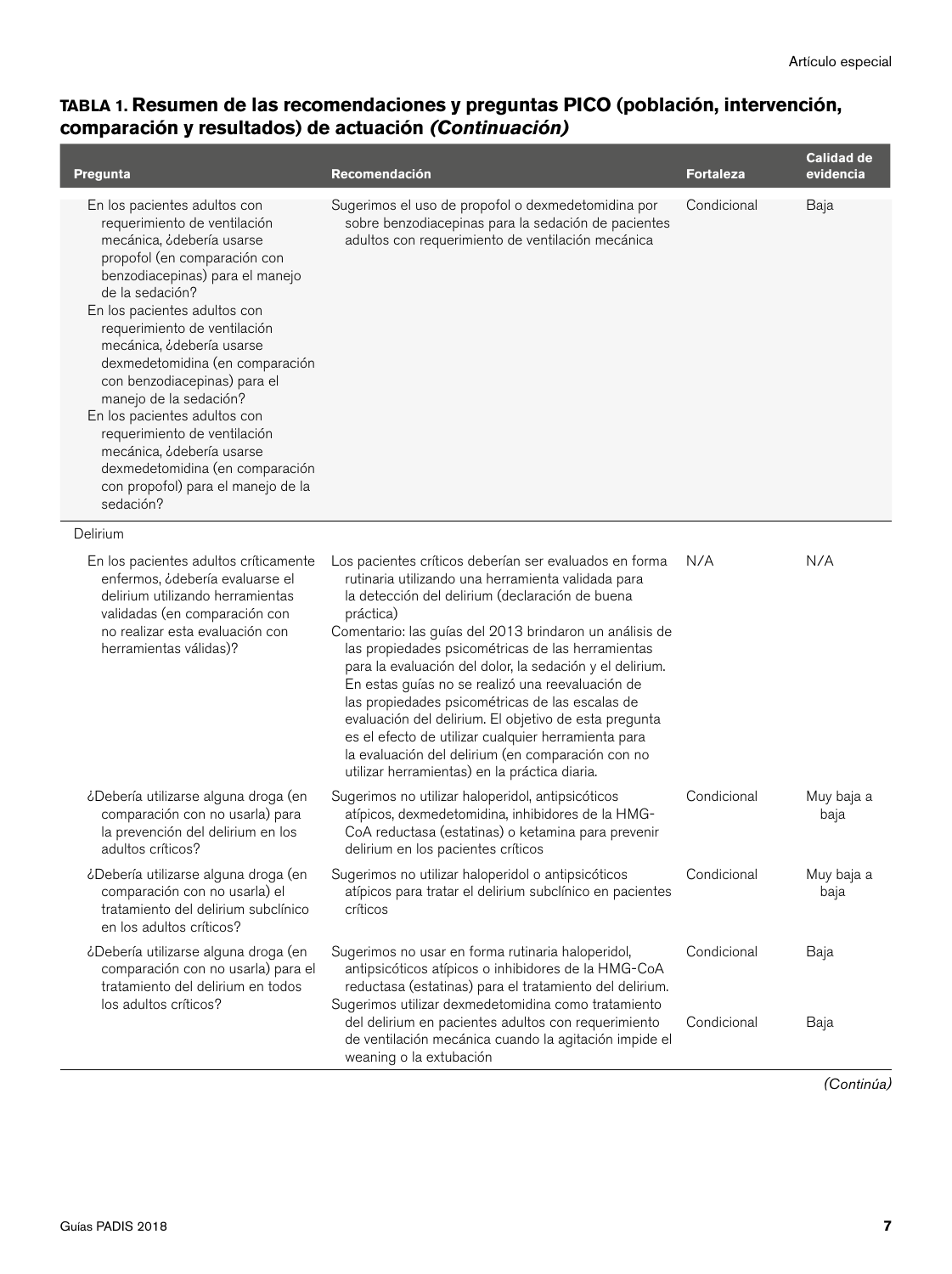| Pregunta                                                                                                                                                                                                                                                                                                                                                                               | Recomendación                                                                                                                                                                                                                                                                                                                                                                                                                                                                                                                                                                                                                                                                                                                                                                                                                                                                                                                                                                                                                              | <b>Fortaleza</b> | <b>Calidad de</b><br>evidencia |
|----------------------------------------------------------------------------------------------------------------------------------------------------------------------------------------------------------------------------------------------------------------------------------------------------------------------------------------------------------------------------------------|--------------------------------------------------------------------------------------------------------------------------------------------------------------------------------------------------------------------------------------------------------------------------------------------------------------------------------------------------------------------------------------------------------------------------------------------------------------------------------------------------------------------------------------------------------------------------------------------------------------------------------------------------------------------------------------------------------------------------------------------------------------------------------------------------------------------------------------------------------------------------------------------------------------------------------------------------------------------------------------------------------------------------------------------|------------------|--------------------------------|
| En pacientes adultos críticamente<br>enfermos, ¿debería aplicarse<br>una estrategia no farmacológica<br>de un componente único no<br>enfocada en la higiene del sueño<br>o la movilización temprana (en<br>comparación con no utilizar<br>dicha estrategia) para reducir la<br>incidencia de delirium?                                                                                 | Sugerimos no usar terapia de luz brillante para disminuir Condicional<br>el delirium en pacientes críticos adultos                                                                                                                                                                                                                                                                                                                                                                                                                                                                                                                                                                                                                                                                                                                                                                                                                                                                                                                         |                  | Moderada                       |
| En pacientes adultos críticamente<br>enfermos, ¿debería aplicarse<br>una estrategia no farmacológica<br>de múltiples intervenciones (en<br>comparación con no utilizar<br>dicha estrategia) para reducir la<br>incidencia de delirium?                                                                                                                                                 | Sugerimos utilizar una estrategia no farmacológica de<br>múltiples intervenciones que se enfoque (pero no<br>esté limitada) en la reducción de factores de riesgo<br>modificables para el delirium, mejorando la función<br>cognitiva, optimizando el sueño, la movilidad, la visión<br>y la audición.<br>Comentarios: estas intervenciones múltiple incluyen<br>(pero no están limitadas a) estrategias para reducir<br>o acortar la duración del delirium (por ejemplo,<br>reorientación, estimulación cognitiva, uso de relojes),<br>mejorar el sueño (minimizar la luz y el sonido), mejorar<br>el alerta (reducir la sedación), reducir la inmovilización<br>(rehabilitación o movilización temprana) y disminuir las<br>disfunciones visuales o auditivas (permitir el uso de<br>dispositivos como audífonos y anteojos)                                                                                                                                                                                                             | Condicional      | Baja                           |
| Inmovilidad (movilización/rehabilitación)                                                                                                                                                                                                                                                                                                                                              |                                                                                                                                                                                                                                                                                                                                                                                                                                                                                                                                                                                                                                                                                                                                                                                                                                                                                                                                                                                                                                            |                  |                                |
| En los pacientes adultos críticamente<br>enfermos, en términos de<br>mejoría de resultados a nivel del<br>paciente, la familia o el sistema de<br>salud, ¿es beneficioso el uso de<br>rehabilitación o movilización (ya<br>sea en la cama o fuera de la cama)<br>en comparación con el cuidado<br>habitual, una intervención distinta<br>de rehabilitación/movilización, o<br>placebo? | Sugerimos realizar movilización o rehabilitación en<br>los pacientes críticos (recomendación condicional,<br>evidencia de baja calidad).<br>Comentarios: rehabilitación es "un conjunto de<br>intervenciones diseñadas para optimizar la<br>funcionalidad y disminuir la discapacidad de aquellos<br>individuos con trastornos de salud". Movilización es<br>una técnica dentro de la rehabilitación que facilita<br>la motilidad de los pacientes y genera un gasto de<br>energía con el objetivo de mejorar los resultados<br>de los pacientes. Esta recomendación apoya la<br>realización de rehabilitación o movilización en lugar<br>del tratamiento habitual o de intervenciones similares<br>con menor duración, menor frecuencia o un comienzo<br>más tardío. La implementación de esta recomendación<br>va a verse influenciada por factores relacionados con<br>la aplicabilidad, particularmente con la disponibilidad<br>variable de personal y recursos apropiados para<br>realizar rehabilitación o movilización de las UCI. | Condicional      | Baja                           |
| Sueño                                                                                                                                                                                                                                                                                                                                                                                  |                                                                                                                                                                                                                                                                                                                                                                                                                                                                                                                                                                                                                                                                                                                                                                                                                                                                                                                                                                                                                                            |                  |                                |
| En los pacientes adultos críticos,<br>¿debería utilizarse en forma<br>rutinaria el monitoreo fisiológico<br>para evaluar clínicamente el<br>sueño?                                                                                                                                                                                                                                     | Sugerimos no utilizar monitoreo fisiológico del sueño<br>en forma rutinaria<br>Comentarios: monitoreo fisiológico se refiere al uso de<br>actigrafía, análisis biespectral, electroencefalografía y<br>polisomnografía para determinar si un paciente está<br>despierto o dormido. Específicamente "NO" incluye<br>la evaluación del sueño percibido por el paciente<br>con cualquier herramienta validada (por ejemplo,<br>el cuestionario de sueño de Richards Campbell) o<br>métodos informales subjetivos.                                                                                                                                                                                                                                                                                                                                                                                                                                                                                                                             | Condicional      | Muy baja                       |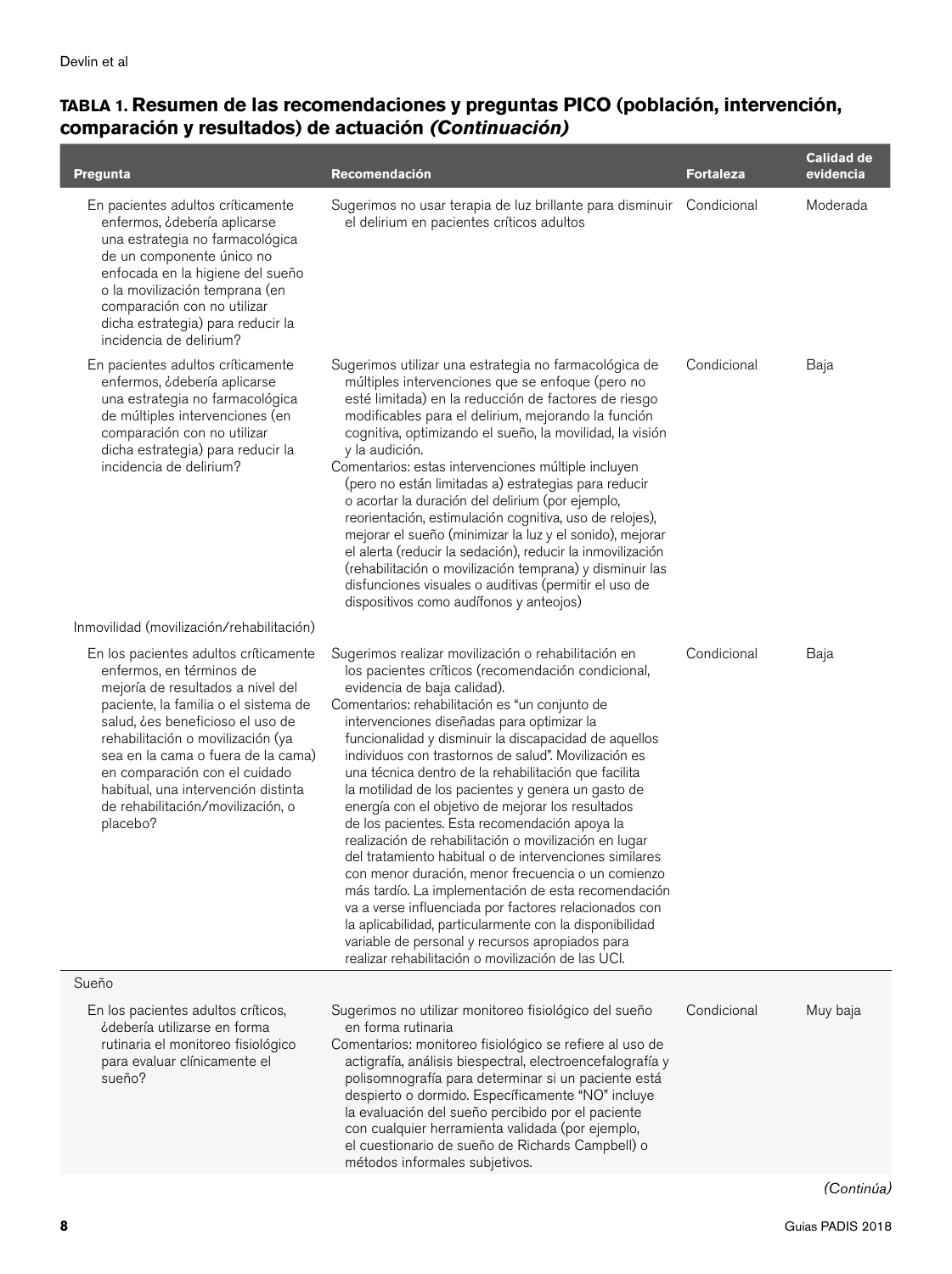| Pregunta                                                                                                                                                                                                 | Recomendación                                                                                                                                                                             | <b>Fortaleza</b> | <b>Calidad de</b><br>evidencia |
|----------------------------------------------------------------------------------------------------------------------------------------------------------------------------------------------------------|-------------------------------------------------------------------------------------------------------------------------------------------------------------------------------------------|------------------|--------------------------------|
| ¿Debería usarse ventilación asisto-<br>controlada (en comparación con<br>ventilación por presión de soporte)<br>para mejorar el sueño en los<br>pacientes adultos?                                       | Sugerimos utilizar ventilación asisto-controlada durante<br>la noche (en lugar de presión de soporte) para<br>mejorar el sueño en los pacientes adultos                                   | Condicional      | Baja                           |
| Durante la noche, ¿debería<br>utilizarse un modo proporcional<br>(en comparación con ventilación<br>por presión de soporte) en<br>los pacientes adultos con<br>requerimiento de ventilación<br>mecánica? | No realizamos ninguna recomendación con respecto al<br>uso de modos proporcionales durante la noche (en<br>lugar de presión de soporte) para mejorar el sueño<br>en los pacientes adultos | Ninguna          | Muy baja                       |
| En los pacientes adultos con<br>requerimiento de VNI ¿debería<br>utilizarse un equipo apto para VNI<br>(en comparación con un ventilador<br>microprocesado con módulo de<br>VNI) para mejorar el sueño?  | Sugerimos usar equipos aptos para VNI o ventiladores<br>microprocesados con módulo de VNI para los<br>pacientes con requerimiento de VNI para mejorar el<br>sueño                         | Condicional      | Muy baja                       |
| En los pacientes críticos adultos,<br>¿debería utilizarse aromaterapia,<br>acupuntura o música durante la<br>noche (en comparación con no<br>usarlas) para mejorar el sueño?                             | Sugerimos no usar aromaterapia, acupuntura o música<br>durante la noche para mejorar el sueño de los<br>pacientes críticos                                                                | Condicional      | Baja- muy<br>baja              |
| En los pacientes adultos críticamente<br>enfermos, ¿deberían aplicarse<br>durante la noche estrategias de<br>reducción lumínica y sonora (en<br>comparación con no usarlas) para<br>mejorar el sueño?    | Sugerimos aplicar estrategias para la disminución<br>nocturna lumínica y sonora para mejorar el sueño en<br>los pacientes críticos                                                        | Condicional      | Baja                           |
| ¿Deberían administrarse drogas<br>inductoras de sueño (melatonina,<br>dexmedetomidina o propofol) (en                                                                                                    | No emitimos ninguna recomendación con respecto<br>al uso de melatonina para mejorar el sueño en los<br>pacientes críticos.                                                                | Ninguna          | Muy baja                       |
| comparación con no administrar<br>dichas drogas) para mejorar el<br>sueño de los pacientes críticos                                                                                                      | No emitimos ninguna recomendación con respecto al<br>uso de dexmedetomidina para mejorar el sueño en<br>los pacientes críticos.                                                           | Ninguna          | Baja                           |
| adultos?                                                                                                                                                                                                 | Sugerimos no usar propofol para mejorar el sueño de<br>los pacientes críticos.                                                                                                            | Condicional      | Baja                           |
| ¿Debería utilizarse un protocolo<br>para la promoción del sueño en<br>los pacientes adultos críticamente<br>enfermos?                                                                                    | Sugerimos utilizar un protocolo de múltiples<br>componentes para la promoción del sueño en los<br>pacientes críticos                                                                      | Condicional      | Muy baja                       |

**Notas:** COX-1: ciclooxigenasa 1, HMG-CoA: 3- hidroxi 3- metilglutaril coenzima A reductasa, N/A: no aplica, VNI: ventilación no invasiva, AINE: antiinflamatorio no esteroide.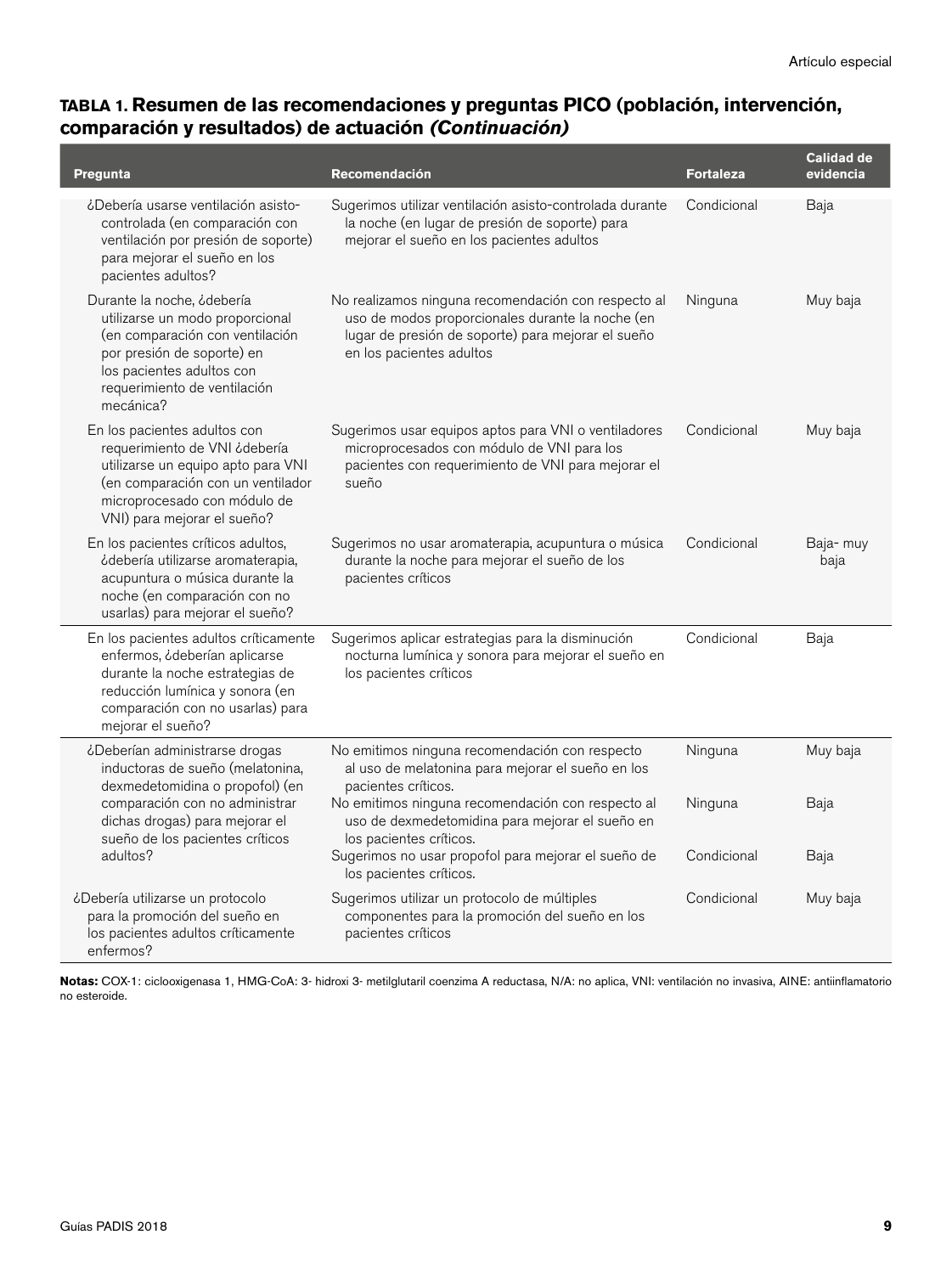I

## **TABLA 2. Resumen de las preguntas descriptivas y declaraciones sin calificar**

| Pregunta descriptiva                                                                                                                                                                                                                                                                                                                 | Declaración sin calificar                                                                                                                                                                                                                                                                                                                                                                                                                                                                                                                                                                                                                                                                                                                                                                                                                                                                                                                                                                                                                                                                                                                                                                                                                                                                                                                                                                                                                                                                                                                                                                                                                                                       |
|--------------------------------------------------------------------------------------------------------------------------------------------------------------------------------------------------------------------------------------------------------------------------------------------------------------------------------------|---------------------------------------------------------------------------------------------------------------------------------------------------------------------------------------------------------------------------------------------------------------------------------------------------------------------------------------------------------------------------------------------------------------------------------------------------------------------------------------------------------------------------------------------------------------------------------------------------------------------------------------------------------------------------------------------------------------------------------------------------------------------------------------------------------------------------------------------------------------------------------------------------------------------------------------------------------------------------------------------------------------------------------------------------------------------------------------------------------------------------------------------------------------------------------------------------------------------------------------------------------------------------------------------------------------------------------------------------------------------------------------------------------------------------------------------------------------------------------------------------------------------------------------------------------------------------------------------------------------------------------------------------------------------------------|
| Dolor                                                                                                                                                                                                                                                                                                                                |                                                                                                                                                                                                                                                                                                                                                                                                                                                                                                                                                                                                                                                                                                                                                                                                                                                                                                                                                                                                                                                                                                                                                                                                                                                                                                                                                                                                                                                                                                                                                                                                                                                                                 |
| ¿Qué factores influyen sobre el dolor,<br>tanto en reposo como asociado a<br>procedimientos, en los pacientes<br>adultos críticamente enfermos?                                                                                                                                                                                      | El dolor en reposo se ve influenciado por factores psicológicos (por ejemplo,<br>ansiedad o depresión) y demográficos (por ejemplo, menor edad, presencia de<br>una o más comorbilidades, antecedentes quirúrgicos).<br>El dolor asociado a procedimientos se ve influenciado por la intensidad del dolor<br>previa al procedimiento, el tipo de procedimiento, diagnósticos quirúrgicos<br>o trauma y factores demográficos (menor edad, sexo femenino y etnia no<br>caucásica).                                                                                                                                                                                                                                                                                                                                                                                                                                                                                                                                                                                                                                                                                                                                                                                                                                                                                                                                                                                                                                                                                                                                                                                               |
| ¿Cuáles son los métodos más confiables<br>y válidos para evaluar en dolor en<br>pacientes críticos adultos?                                                                                                                                                                                                                          | Escalas de dolor referido por el paciente: el dolor referido por el paciente es el<br>estándar de evaluación del dolor en pacientes que pueden comunicarse en forma<br>confiable. En los pacientes críticos adultos que pueden referir dolor, la escala<br>numérica de 0 a 10, ya sea verbal o visual, es una escala de evaluación válida y<br>factible.<br>Herramientas de evaluación de dolor basadas en comportamiento: en los pacientes<br>adultos críticos que no pueden referir su dolor y en quienes se pueden observar<br>comportamientos, las escalas que demostraron la mayor validez y confiabilidad<br>para el monitoreo del dolor son la escala conductual de dolor (BPS, por sus siglas<br>en inglés, Behavioral Pain Scale), escala conductual de dolor en no intubados<br>(BPS-NI, por sus siglas en inglés, Behavioral Pain Scale-Non Intubated) y la<br>herramienta de observación del dolor del paciente crítico (CPOT, por sus siglas en<br>inglés, Critical-Care Pain Observation Tool).<br>Familiares o allegados: cuando sea apropiado en pacientes que no pueden<br>comunicarse, puede involucrarse a la familia en el proceso de evaluación del dolor<br>de su ser querido.<br>Mediciones fisiológicas: los signos vitales (frecuencia cardíaca, presión arterial,<br>frecuencia respiratoria, saturación de oxígeno y end-tidal de CO <sub>2</sub> ) no son<br>indicadores válidos de dolor en el paciente crítico adulto y solo deberían usarse<br>como alarma para iniciar una evaluación con herramientas apropiadas y validadas,<br>como la comunicación del paciente (cuando sea posible) o una escala de<br>comportamiento (BPS, BPS-NI, CPOT). |
| Agitación/ sedación                                                                                                                                                                                                                                                                                                                  |                                                                                                                                                                                                                                                                                                                                                                                                                                                                                                                                                                                                                                                                                                                                                                                                                                                                                                                                                                                                                                                                                                                                                                                                                                                                                                                                                                                                                                                                                                                                                                                                                                                                                 |
| En pacientes críticos con requerimiento<br>de ventilación mecánica, ¿hay diferencia<br>entre un protocolo basado en la<br>interrupción diaria de la sedación y<br>un protocolo basado en objetivos de<br>sedación manejado por enfermería<br>en términos de capacidad de alcanzar<br>y mantener un nivel superficial de<br>sedación? | En pacientes críticos bajo ventilación mecánica, tanto los protocolos de interrupción<br>diaria de la sedación como los protocolos guiados por objetivo de sedación y<br>manejados por enfermería pueden lograr y mantener un nivel superficial de<br>sedación.<br>Comentarios: se define interrupción diaria de la sedación o prueba de despertar<br>espontáneo como un período de tiempo, cada día, en el que se suspende la<br>infusión de sedantes y los pacientes pueden despertarse y alcanzar un estado<br>vigil o alerta, definido por acciones objetivas, como la apertura ocular al llamado,<br>obedecer órdenes simples y/o un nivel en la escala sedación-agitación (SAS, por<br>sus siglas en inglés, Sedation-Agitation Scale) de 4 a 7 o un nivel en la escala<br>de agitación y sedación de Richmond (RASS, por sus siglas en inglés, Richmond<br>Agitation-Sedation Scale) de -1 a +1. La sedación guiada por objetivos se define<br>como la implementación de un protocolo manejado por enfermería que determina<br>la selección de drogas y su titulación para lograr un nivel de sedación prescripto<br>como objetivo.                                                                                                                                                                                                                                                                                                                                                                                                                                                                                                                                      |
| Las herramientas de evaluación objetiva<br>de la sedación (monitores basados<br>en electroencefalograma, variabilidad<br>de la frecuencia cardíaca, actigrafía y<br>potenciales evocados), ¿son útiles en el<br>manejo de la sedación en los pacientes<br>adultos con requerimiento de ventilación<br>mecánica?                      | El monitoreo con índice biespectral (BIS, por sus siglas en inglés, Bispectral Index)<br>parece más apropiado para la titulación de las drogas durante la sedación<br>profunda o bloqueo neuromuscular, a pesar de que existen datos observacionales<br>que sugieren un beneficio potencial también en la sedación superficial.<br>En comparación con el uso de las escalas de evaluación subjetiva, el monitoreo con<br>BIS puede mejorar la titulación de la sedación cuando no puede utilizarse una<br>escala subjetiva.                                                                                                                                                                                                                                                                                                                                                                                                                                                                                                                                                                                                                                                                                                                                                                                                                                                                                                                                                                                                                                                                                                                                                     |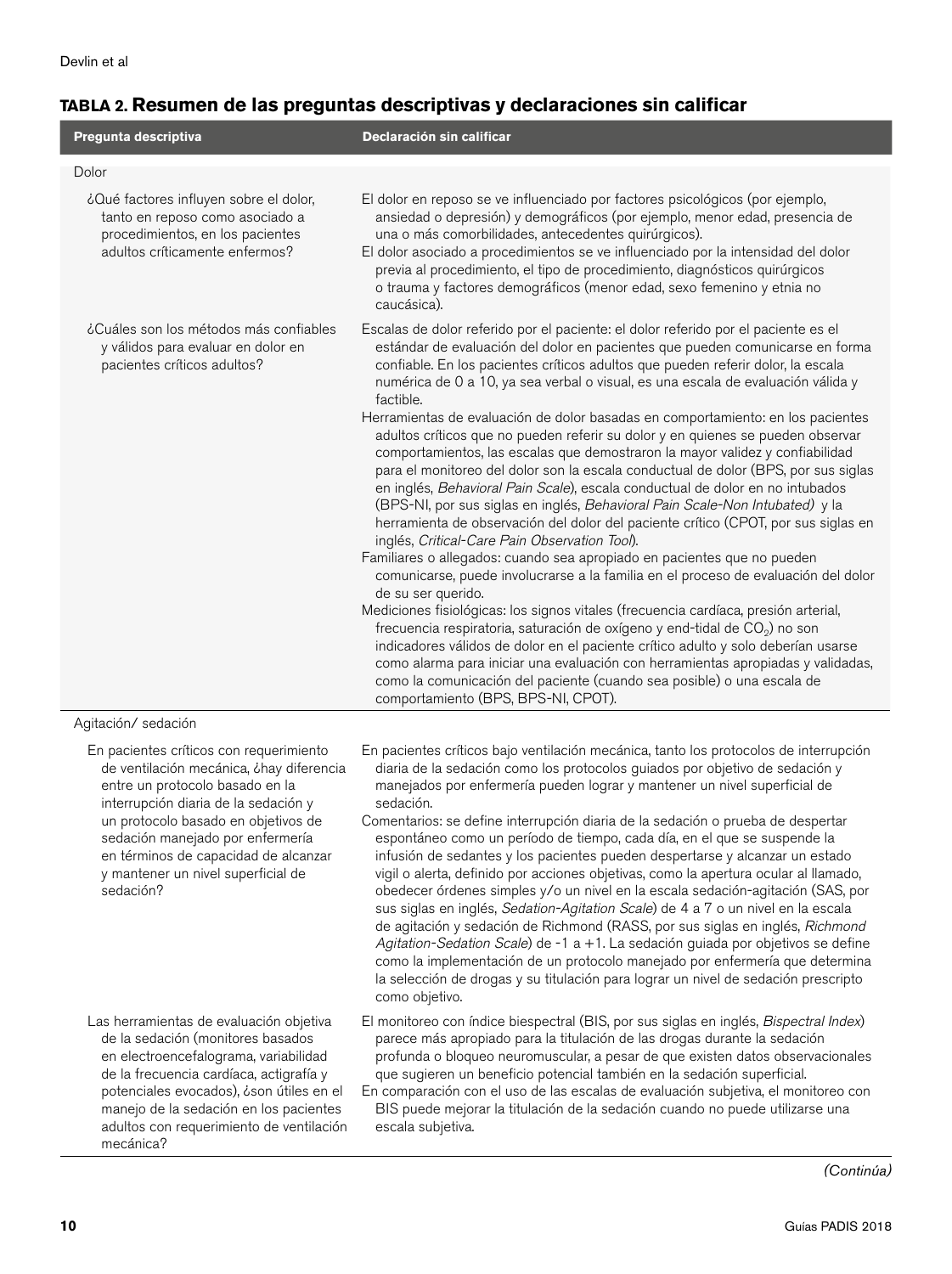### **TABLA 2. Resumen de las preguntas descriptivas y declaraciones sin calificar** *(Continuación)*

| Pregunta descriptiva                                                                                                                                                                                                                    | Declaración sin calificar                                                                                                                                                                                                                                                                                                                                                                                                                                                                                                                                                                                                                                |
|-----------------------------------------------------------------------------------------------------------------------------------------------------------------------------------------------------------------------------------------|----------------------------------------------------------------------------------------------------------------------------------------------------------------------------------------------------------------------------------------------------------------------------------------------------------------------------------------------------------------------------------------------------------------------------------------------------------------------------------------------------------------------------------------------------------------------------------------------------------------------------------------------------------|
| ¿Cuáles son las tasas de prevalencia,<br>justificación y resultados (daños y<br>beneficios) asociados con el uso de<br>contención física en pacientes adultos<br>críticamente enfermos con o sin<br>intubación endotraqueal?            | La contención física es utilizada en forma frecuente en los pacientes críticos<br>adultos, a pesar de que la prevalencia varía ampliamente entre países.<br>El personal de áreas críticas admite el uso de contención física para evitar auto-<br>extubaciones y remoción de dispositivos médicos, evitar caídas y proteger al<br>personal de pacientes combativos, a pesar de la falta de estudios que demuestran<br>su eficacia y de los interrogantes con respecto a la seguridad de su uso<br>(extubaciones no planificadas, mayor agitación).                                                                                                       |
| Delirium                                                                                                                                                                                                                                |                                                                                                                                                                                                                                                                                                                                                                                                                                                                                                                                                                                                                                                          |
| ¿Cuáles son los factores de riesgos<br>predisponentes y precipitantes que se<br>asocian con la aparición de delirium<br>(incidencia, prevalencia o transición<br>diaria), su duración y severidad en los<br>pacientes críticos adultos? | Existe evidencia fuerte que indica que los siguientes factores de riesgo se asocian<br>con la aparición de delirium en adultos críticamente enfermos:<br>Modificables; uso de benzodiacepinas y transfusiones de sangre.<br>No modificables: mayor edad, demencia, coma previo, motivo de ingreso a la UCI<br>cirugía de emergencia o trauma y mayor puntaje en la escala de evaluación de<br>la fisiología aguda y la salud crónica (APACHE, por sus siglas en inglés, Acute<br>Physiology and Chronic Health Evaluation) y la escala de la sociedad americana de<br>anestesiología (ASA, por sus siglas en inglés, American Society of Anesthesiology) |
| ¿Se puede predecir el delirium en<br>pacientes críticos adultos?                                                                                                                                                                        | Se han validado modelos predictivos que incluyen los factores de riesgo para<br>delirium tanto al ingreso a la UCI como durante las primeras 24 hs de internación,<br>y demostraron ser capaces de predecir la aparición de delirium en pacientes<br>críticos adultos.                                                                                                                                                                                                                                                                                                                                                                                   |
| ¿El nivel de conciencia influencia la<br>evaluación de delirium con herramientas<br>validadas?                                                                                                                                          | El nivel de conciencia puede influenciar la evaluación de delirium utilizando<br>herramientas validadas para tal fin.                                                                                                                                                                                                                                                                                                                                                                                                                                                                                                                                    |
| ¿Cuáles son los resultados a corto y largo<br>plazo del delirium en los pacientes<br>adultos críticos? ¿Tienen una relación<br>de causalidad?                                                                                           | Una evaluación positiva de delirium en los pacientes críticos se asocia fuertemente<br>con deterioro cognitivo a 3 y 12 meses tras el alta de la UCI y puede asociarse<br>con una mayor estadía hospitalaria.<br>Se ha demostrado en forma consistente que el delirium un los pacientes críticos<br>no tiene una asociación con el síndrome de estrés postraumático ni con el estrés<br>post UCI.<br>No hay evidencia consistente de la asociación entre el delirium con la estadía en<br>la UCI, el alta a un lugar distinto al hogar del paciente, depresión, dependencia/<br>funcionalidad o mortalidad.                                              |
| ¿Cuáles son los resultados a corto y<br>largo plazo del delirium rápidamente<br>reversible?                                                                                                                                             | El delirium rápidamente reversible se asocia con resultados similares a los de los<br>pacientes que nunca presentan delirium.                                                                                                                                                                                                                                                                                                                                                                                                                                                                                                                            |
| Inmovilización (rehabilitación y movilización)                                                                                                                                                                                          |                                                                                                                                                                                                                                                                                                                                                                                                                                                                                                                                                                                                                                                          |
| En los pacientes críticos adultos, ¿las<br>sesiones de movilización o rehabilitación<br>(ya sea en cama o fuera de la cama) se<br>asocian frecuentemente con efectos<br>adversos o daño al paciente?                                    | No es común que se presenten efectos adversos o daño del paciente durante la<br>movilización o rehabilitación.                                                                                                                                                                                                                                                                                                                                                                                                                                                                                                                                           |
| ¿Qué aspectos del estado clínico de<br>los pacientes críticos adultos son<br>indicadores de seguridad para el inicio<br>de la movilización o rehabilitación (ya<br>sea en cama o fuera de la cama)?                                     | Los indicadores más importantes para el inicio seguro de la movilización o<br>rehabilitación incluyen la estabilidad del aspecto cardiovascular, respiratorio y<br>neurológico.<br>La infusión de drogas vasoactivas y la ventilación mecánica no son barreras para<br>el inicio de la movilización o rehabilitación, asumiendo que el uso de estos<br>tratamientos estabiliza a los pacientes.                                                                                                                                                                                                                                                          |
| ¿Qué aspectos del estado clínico de<br>los pacientes críticos adultos son<br>indicadores de la necesidad de<br>suspender la sesión de movilización o<br>rehabilitación (ya sea en cama o fuera<br>de la cama)?                          | Los indicadores más importantes para detener la sesión de movilización o<br>rehabilitación incluyen la aparición de una nueva inestabilidad cardiovascular,<br>respiratoria o neurológica.                                                                                                                                                                                                                                                                                                                                                                                                                                                               |
|                                                                                                                                                                                                                                         | (Continúa)                                                                                                                                                                                                                                                                                                                                                                                                                                                                                                                                                                                                                                               |

 $\overline{a}$ 

l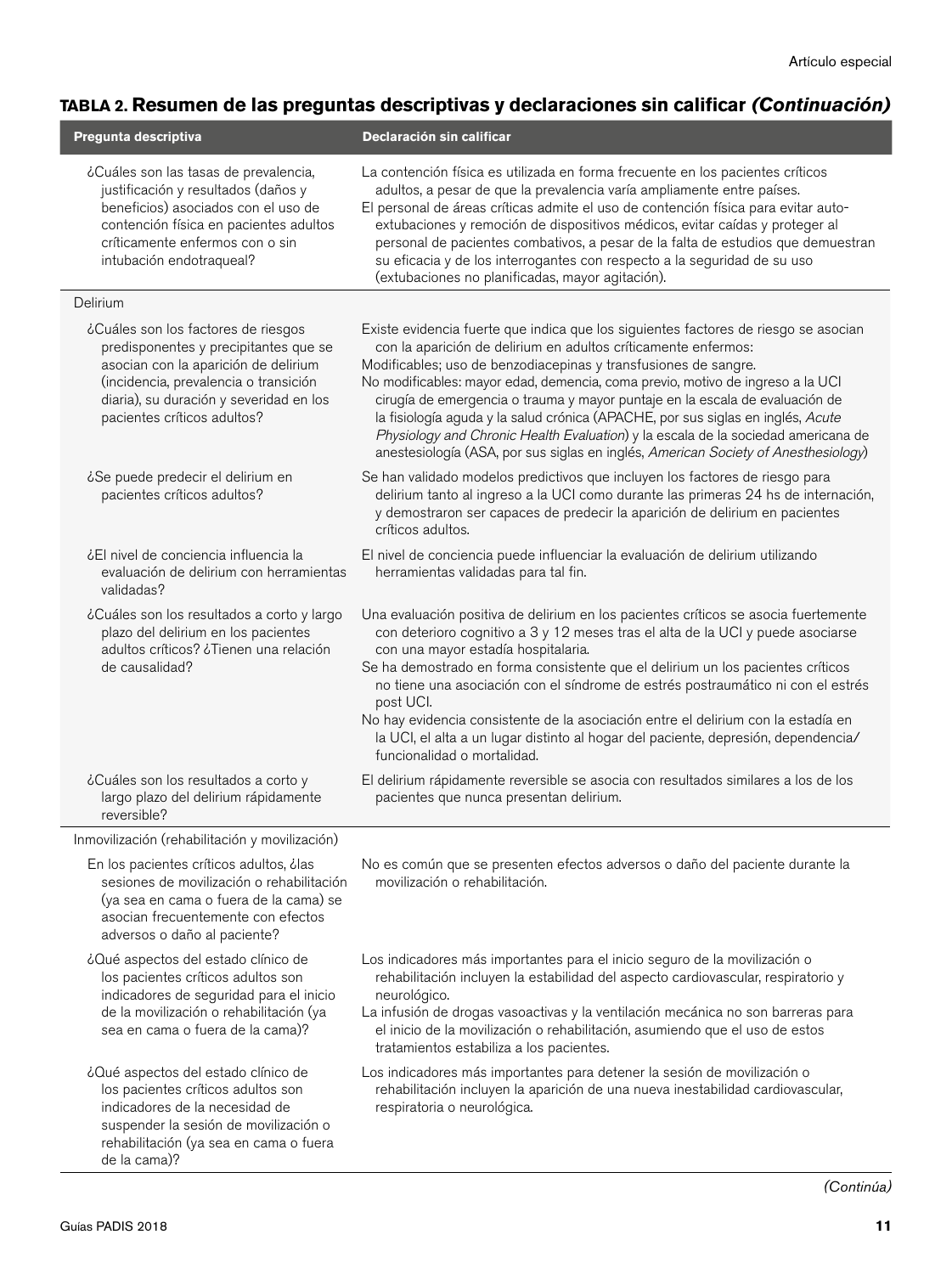### **TABLA 2. Resumen de las preguntas descriptivas y declaraciones sin calificar** *(Continuación)*

| Pregunta descriptiva                                                                                                                                 | Declaración sin calificar                                                                                                                                                                                                                                                                                                                                                                                                                                                                                                                                            |
|------------------------------------------------------------------------------------------------------------------------------------------------------|----------------------------------------------------------------------------------------------------------------------------------------------------------------------------------------------------------------------------------------------------------------------------------------------------------------------------------------------------------------------------------------------------------------------------------------------------------------------------------------------------------------------------------------------------------------------|
| Alteración del sueño                                                                                                                                 |                                                                                                                                                                                                                                                                                                                                                                                                                                                                                                                                                                      |
| ¿Cuál es la diferencia entre el sueño<br>normal y el sueño de los pacientes<br>críticos adultos?                                                     | El tiempo total de sueño y la eficiencia del sueño frecuentemente son normales<br>Aumenta la fragmentación del sueño, la proporción de tiempo en sueño ligero<br>(etapas N1 y N2) y el tiempo de sueño diurno (vs nocturno).<br>La proporción del tiempo en sueño profundo [etapas N3 y sueño con movimientos<br>oculares rápidos (REM, por sus siglas en inglés, Rapid Eye Movement)] es menor.<br>La calidad subjetiva del sueño está disminuida.                                                                                                                  |
| ¿Es distinto el sueño en los pacientes<br>críticos adultos ante la presencia de<br>delirium (en comparación con quienes<br>no desarrollan delirium)? | La presencia de delirium puede no afectar el tiempo total de sueño, la eficiencia o la<br>fragmentación del sueño.<br>Se desconoce la influencia del delirium sobre la proporción de tiempo transcurrido<br>en sueño superficial (N1 + N2) y sueño profundo (N3).<br>Ante la presencia de delirium disminuye el sueño REM.<br>El delirium se asocia con una mayor disrupción del ciclo circadiano y con un<br>aumento del sueño diurno.<br>Se desconoce si el delirium afecta la calidad subjetiva del sueño referida por los<br>pacientes.                          |
| ¿Es distinto el sueño de los pacientes<br>críticos con requerimiento de ventilación<br>mecánica (en comparación con los que<br>no están ventilados)? | El uso de ventilación mecánica en los pacientes críticos puede empeorar la<br>fragmentación del sueño, su arquitectura y el ritmo circadiano (sueño diurno)<br>en comparación con el sueño normal, pero estos efectos frecuentemente son<br>variables y no han sido completamente investigados.<br>El uso de ventilación mecánica (en comparación con los períodos sin ventilación<br>mecánica) en los pacientes con insuficiencia respiratoria podría mejorar la<br>eficiencia del sueño y disminuir su fragmentación, pero los datos al respecto son<br>limitados. |
| ¿Cuál es la prevalencia de patrones de<br>sueño inusuales o disociados en los<br>pacientes críticos adultos?                                         | La prevalencia de patrones de sueño inusuales o disociados es altamente variable y<br>depende de las características del paciente.                                                                                                                                                                                                                                                                                                                                                                                                                                   |
| ¿Qué factores de riesgo, previos a la<br>enfermedad crítica, afectan la calidad<br>del sueño en los pacientes adultos?                               | Es más probable que los pacientes que refieren una mala calidad de sueño habitual<br>y/o el uso de fármacos inductores de sueño refieran mala calidad de sueño en la<br>UCI.                                                                                                                                                                                                                                                                                                                                                                                         |
| ¿Qué factores de riesgo relacionados a la<br>UCI afectan la calidad de sueño de los<br>pacientes críticos?                                           | La calidad del sueño en la UCI se ve afectada por el dolor, estímulos ambientales,<br>interrupciones relacionadas con los cuidados clínicos, factores psicológicos,<br>respiratorios y farmacológicos.                                                                                                                                                                                                                                                                                                                                                               |
| Las alteraciones del sueño y del ritmo<br>circadiano durante la estadía en la<br>UCI, ¿afectan los resultados durante la<br>estadía o tras el alta?  | A pesar de que existe asociación entre la calidad del sueño y la aparición de<br>delirium en los pacientes críticos adultos, aún no se ha establecido una relación<br>causa-efecto.<br>La asociación entre la calidad del sueño y la duración de la ventilación mecánica,<br>duración de la estadía en la UCI y mortalidad en UCI permanece incierta.<br>Se desconocen los efectos de la calidad del sueño y las alteraciones del ritmo<br>circadiano sobre los resultados de los pacientes críticos adultos tras el alta de la<br>UCI.                              |

Notas: BIS = analisis, BPS = Behavioral Pain Scale en pacientes intubados (la escala conductual de dolor), BPS-NI = Behavioral Pain Scale en no intubados, CPOT = Critical Care Pain Observation Tool (herramienta de observación del dolor del paciente crítico

Canadá, el nefopam es una droga poco costosa que se utiliza actualmente en más de 30 países. En pacientes en POP de cirugía cardiovascular, el efecto analgésico del nefopam es similar al del fentanilo EV cuando se administra por medio de una bomba controlada por el paciente, pero genera menos nauseas (37).

#### *Ketamina*

*Pregunta*: ¿Debería utilizarse ketamina como adyuvante de un opioide (vs un opioide en forma aislada) para el tratamiento del dolor en pacientes críticos adultos?

*Recomendación*: Sugerimos utilizar una dosis baja de ketamina (1-2 ug/kg/hr) como adyuvante al tratamiento con opioides para reducir el consumo de opioides en pacientes cursando POP en la UCI (recomendación condicional, muy baja calidad de evidencia).

La ketamina EV, aunque ha demostrado reducir el requerimiento de opioides en pacientes cursando POP de cirugía abdominal en la UCI, no ha tenido efectos positivos en la intensidad de dolor reportada por el paciente (38). El menor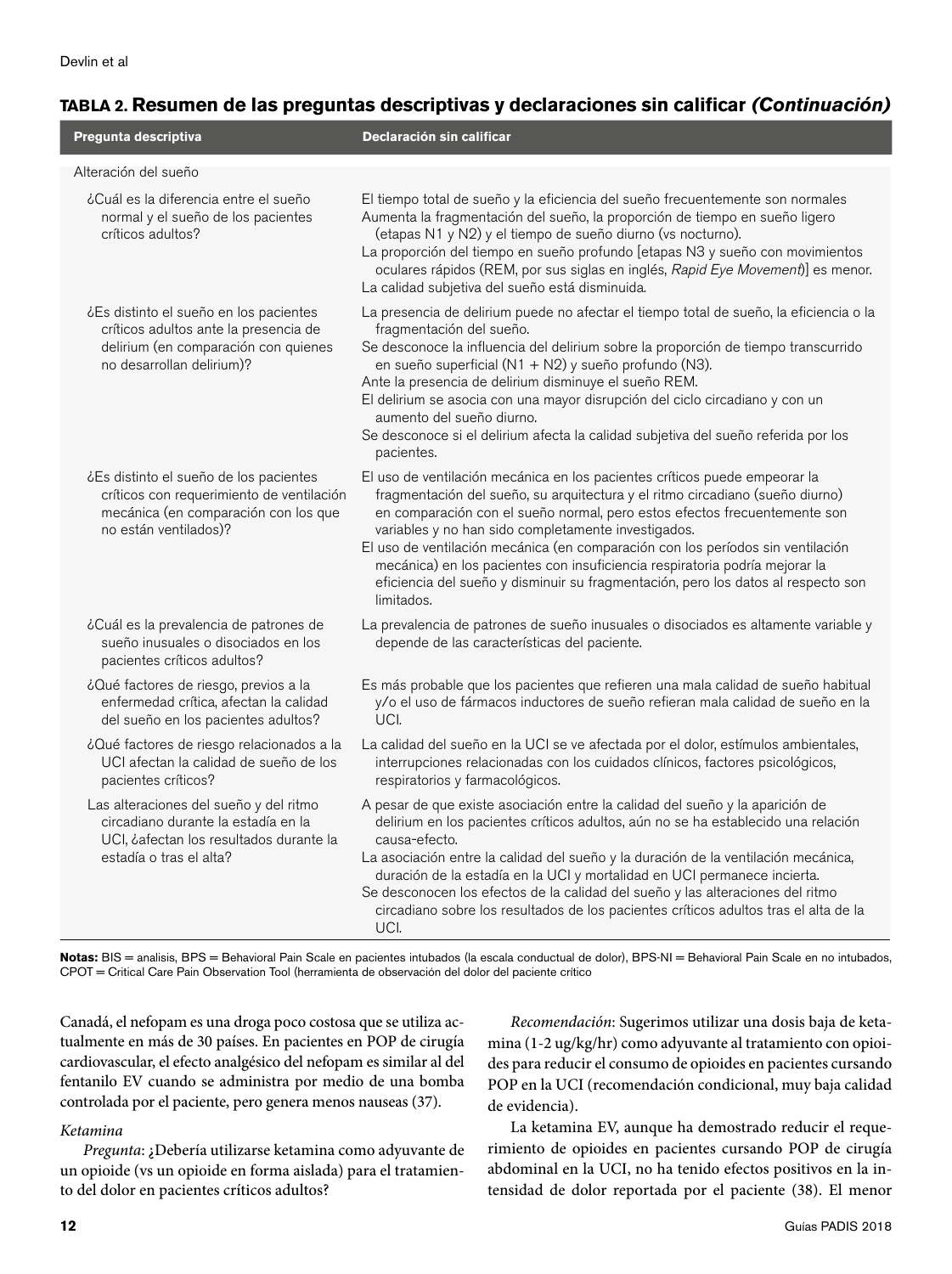consumo de opioides es sólo un resultado que indica un mejor cuidado y mejor resultado centrado en el paciente. Es interesante que la frecuencia de efectos adversos (como náuseas, delirium, alucinaciones, hipoventilación, prurito y sedación) fue similar entre el grupo ketamina y el grupo control. La evidencia para la utilización de ketamina como adyuvante para el tratamiento del dolor del paciente en UCI continúa siendo escasa, a diferencia de los ensayos clínicos que han probado su utilidad en pacientes no internados en UCI.

#### *Fármacos para el dolor neuropático*

*Pregunta*: ¿Debería utilizarse un fármaco para el tratamiento del dolor neuropático (como gabapentina, carbamazepina o pregabalina) como adyuvante de un opioide (vs un opioide en forma aislada) para el tratamiento del dolor en pacientes críticos adultos?

*Recomendación*: Recomendamos utilizar un fármaco para el tratamiento del dolor neuropático (como gabapentina, carbamazepina o pregabalina) junto con opioides para el tratamiento del dolor neuropático en pacientes críticos adultos (recomendación fuerte, calidad moderada de evidencia).

Sugerimos utilizar un fármaco para el tratamiento del dolor neuropático (como gabapentina, carbamazepina o pregabalina) asociado a opioides para el manejo del dolor en pacientes adultos internados en UCI en POP de cirugía cardiovascular (recomendación condicional, baja calidad de evidencia).

La medicación para el dolor neuropático como adyuvante a los opioides se ha evaluado en pacientes críticos afectados por el síndrome de Guillain-Barré o que han sido sometidos recientemente a una cirugía cardíaca (39-42). En esas poblaciones, su uso redujo significativamente el consumo de opioides en las primeras 24 hs de iniciado el fármaco. En pacientes en POP de cirugía cardiovascular, esta medicación no redujo el tiempo a la extubación o la UCI-LOS (41,42). Los miembros del panel entienden que estos fármacos están ampliamente disponibles y son de bajo costo, aunque advierten acerca de sus potenciales efectos sedantes y sobre el estado de conciencia, lo que podría limitar su uso en algunos pacientes. Estas drogas sólo están disponibles para administrarse por vía oral, por lo que el paciente debe poder tragar o tener un acceso enteral para recibirlas.

#### **Agitación/Sedación**

Es común la administración de sedantes a los pacientes críticos para aliviar la ansiedad y prevenir el daño relacionado con la agitación (2). Estas drogas pueden predisponer a los pacientes a un aumento de la morbilidad (43-46). Además de la indicación específica para el uso de sedantes por parte del equipo tratante, el nivel de sedación actual y subsiguiente de los pacientes debería ser evaluado en forma continua utilizando escalas válidas y confiables (47-49). Las guías del 2013 (2) sugieren tener como objetivo niveles superficiales de sedación o realizar pruebas diarias de interrupción (44, 50-52) y minimizar el uso de benzodiacepinas (53) para mejorar los resultados a corto plazo (por ejemplo, duración de la ventilación mecánica y estadía en la UCI). Adicionalmente, el paradigma de sedación y las drogas utilizadas para la sedación pueden tener un efecto importante en los resultados post-UCI, incluyendo la mortalidad a los 90 días, la función física y resultados neurocognitivos y psicológicos.

#### *Sedación superficial*

*Pregunta:* En los pacientes adultos con requerimiento de ventilación mecánica, independientemente de la droga utilizada ¿la sedación superficial (comparada con la sedación profunda) afecta significativamente los resultados?

*Recomendación:* En los pacientes adultos con requerimiento de ventilación mecánica, sugerimos utilizar sedación superficial (en comparación con sedación profunda) (recomendación condicional, baja calidad de evidencia).

La recomendación sin clasificar de las guías del 2013 asocia el mantener un nivel superficial de sedación con un menor tiempo a la extubación y menor estadía en la UCI (2). A pesar de que las guías anteriores definieron la sedación superficial como un nivel de RASS mayor o igual a -2 y apertura ocular de al menos 10 segundos (50), este nivel de sedación probablemente sea más profundo que lo que se requiere para el manejo de los pacientes adultos con requerimiento de ventilación mecánica. No existe una definición universal de sedación profunda. En los estudios evaluados por el panel que utilizaron herramientas, como el RASS (48), se definió sedación superficial como un nivel de RASS de -2 a +1 (o su equivalente utilizando otra escala).

Los resultados evaluados son distintos de aquellos a corto y largo plazo que se evaluaron en las guías de 2013 (2) en tanto contemplan las mediciones posteriores al alta de la UCI. La sedación superficial se asoció con un menor tiempo a la extubación (51, 54, 55) y una menor tasa de traqueostomía (50). La sedación superficial no se asoció con una disminución de la mortalidad a los 90 días (44, 50, 53), prevalencia de delirium (44, 54) incidencia de síndrome de estrés postraumático (31, 50) o auto-extubación (44, 50, 53, 55). No hay ECAs (ensayo clínico aleatorizado) que evalúen el impacto de la sedación superficial en comparación con la sedación profunda sobre la funcionalidad física o cognitiva.

#### *Elección de fármacos*

La indicación de sedación, objetivos, farmacología clínica y costos de compra son determinantes importantes de la selección de una droga. Las guías de 2013 sugieren (en forma condicional) utilizar las drogas no benzodiacepínicas (propofol o dexmedetomidina) en preferencia a las benzodiacepinas (midazolam o lorazepam) en los pacientes con requerimiento de ventilación mecánica por mejores resultados a corto plazo, como estadía en UCI, duración de la ventilación mecánica y delirium (2). Para las guías de 2018 (1) consideramos en nuestra evaluación los resultados tanto a corto como a largo plazo.

*Preguntas:* ¿Debería usarse propofol, en comparación con una benzodiacepina, para la sedación de pacientes adultos bajo ventilación mecánica?

¿Debería usarse dexmedetomidina, en comparación con una benzodiacepina, para la sedación de pacientes adultos con ventilación mecánica?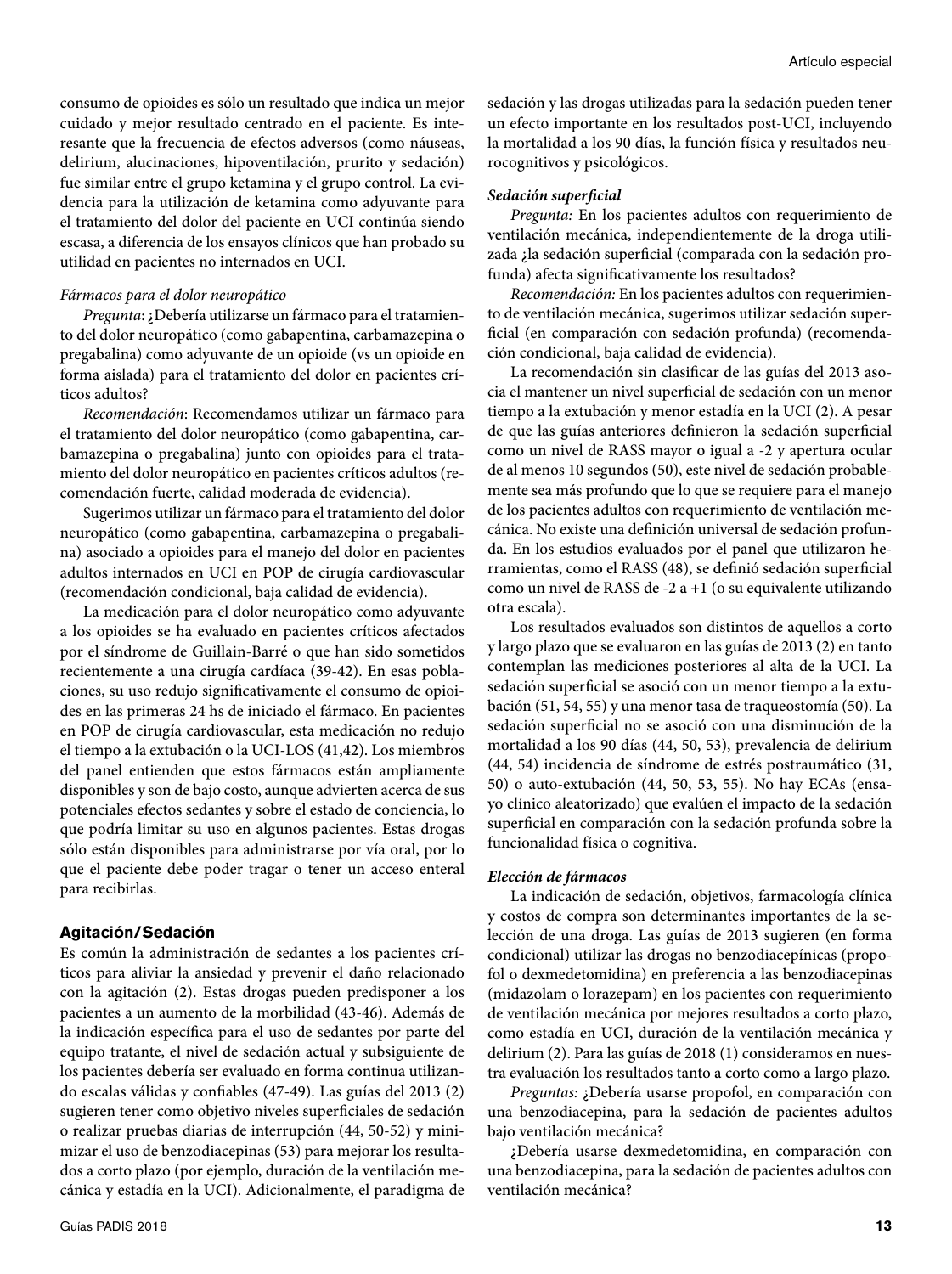¿Debería usarse dexmedetomidina, en comparación con propofol, para la sedación de pacientes adultos con requerimiento de ventilación mecánica?

*Recomendación*: Sugerimos el uso de propofol o dexmedetomidina en lugar de benzodiacepinas para la sedación de pacientes adultos con requerimiento de ventilación mecánica (recomendación condicional, evidencia de baja calidad).

Evaluamos el efecto del uso de propofol en comparación con benzodiacepinas, dexmedetomidina en comparación con benzodiacepinas y propofol comparado con dexmedetomidina en tres análisis individuales, con respecto a los resultados que se consideran críticos. En la mayoría de los trabajos, las benzodiacepinas se administraron en forma continua. Combinamos los trabajos que utilizaron midazolam y lorazepam. Se consideró clínicamente significativa una disminución en el tiempo a sedación superficial de, al menos, 4 horas y del tiempo a la extubación de, al menos, 8 a 12 horas (un turno de enfermería).

En comparación con las benzodiacepinas, el uso de propofol se asoció con menor tiempo a la sedación superficial en siete ECAs (56-62) y un menor tiempo a la extubación en nueve ECAs (56, 57, 61, 67). Solo un ECA evalúo delirium y no encontró diferencias (61). Sin datos para el resto de los resultados críticos. A pesar de que el propofol se asoció con un mayor riesgo de auto-extubación el intervalo de confianza para este resultado fue amplio y sigue siendo incierto si esto derivo en detrimento del paciente (requerimiento de reintubación).

La dexmedetomidina, en comparación con la infusión de benzodiacepinas (solo un trabajo utilizo bolos intermitentes), se asoció con una menor duración de la ventilación mecánica en cinco ECAs (53, 67-70) y de la estadía en la UCI en tres ECAs (53, 68, 71). Los estudios "Seguridad y eficacia de la dexmedetomidina en comparación con midazolam" (SEDCOM, por sus siglas en inglés, *Safety and Efficacy of Dexmedetomidine Compared With Midazolam*) (53) y "Maximizando la eficacia de la sedación por objetivos y disminuyendo la disfunción neurológica" (MENDS, por sus siglas en inglés, *Maximizing Efficacy of Targeted Sedation and Reducing Neurological Dysfunctio*n) (68) demostraron una mayor incidencia de bradicardia en el grupo dexmedetomidina, pero en ninguno se requirió de alguna intervención para la misma.

Evaluamos tres ECAs que compararon dexmedetomidina con propofol y en ninguno de los tres encontraron diferencias en el tiempo a la extubación (67, 69, 72). No se encontraron datos para los otros resultados críticos. Un solo ECA, el estudio "Propofol Versus Dexmedetomidina" (PRODEX), mostró una disminución en la incidencia de delirium con dexmedetomidina, en una única evaluación a las 48 hs del cierre de la sedación (69). Los pacientes tenían una comunicación más efectiva con el uso de dexmedetomidina que con propofol (69). No se reportaron diferencias en los eventos de bradicardia o hipotensión entre los pacientes sedados con dexmedetomidina y propofol (69).

No se evaluaron los aspectos económicos de la selección de drogas, dado que los costos de compra tanto de propofol como de dexmedetomidina son menores que cuando fueron estudiados inicialmente. Se consideró aceptable y posible la incorporación de propofol y dexmedetomidina a la práctica, aunque se reconoce que la dexmedetomidina no es la droga de preferencia como único agente cuando se requiere sedación profunda (con o sin bloqueo neuromuscular). Los miembros del panel consideraron que las consecuencias buscadas y no intencionales del propofol (en comparación con la dexmedetomidina) están equilibradas, por lo que emitieron una recomendación condicional sobre el uso de cualquiera de las dos drogas para la sedación de los pacientes adultos.

#### **Delirium**

El delirium es frecuente en los pacientes adultos críticamente enfermos. El delirium es un diagnóstico clínico. La mayoría de los trabajos detectan su presencia con herramientas de evaluación como el método para la evaluación de la confusión para la UCI (CAM-ICU, por sus siglas en inglés, *Confusion Assessment Method for the ICU*) o la lista de cotejo para la detección del delirium en cuidados intensivos (ICDSC, por sus siglas en inglés, *Intensive Care Delirium Screening Checklist*) (73, 74). El delirium puede ser perturbador para los pacientes afectados y sus familiares y se asocia con un peor resultado cognitivo, aumento de la estadía en UCI y hospitalaria y mayores costos (75).

#### *Prevención y tratamiento no farmacológicos de intervenciones múltiples*

*Pregunta*: ¿Debería usarse una estrategia no farmacológica de intervenciones múltiples (en comparación con no usar dicha estrategia) para disminuir el delirium en pacientes críticos adultos?

*Recomendación*: Sugerimos utilizar una estrategia no farmacológica de intervenciones múltiples enfocada en (pero no limitada a) disminuir los factores de riesgo modificables para el delirium, mejorar la cognición, optimizar el sueño, la movilización, la audición y la visión en los pacientes adultos críticamente enfermos (recomendación condicional, baja calidad de evidencia).

*Comentarios*: Las intervenciones múltiples incluyen (pero no se limitan a) estrategias para disminuir o acortar el delirium (por ejemplo, reorientación, estimulación cognitiva, uso de relojes), mejorar el sueño (minimizando la luz y el sonido), mejorar la vigilia (disminuyendo la sedación), reducir la inmovilización (movilización o rehabilitación temprana) y disminuir los déficits auditivos y/o visuales (permitir el uso de dispositivos como audífonos y anteojos).

Los estudios acerca de las intervenciones múltiples, muchos de los cuales no son aleatorizados, evaluaron paquetes de intervenciones. En general, la implementación de tales estrategias redujo en forma significativa el delirium (76, 80). Además, también disminuyeron la duración del delirium en aquellos pacientes que lo desarrollaron (79), la estadía en la UCI (76) y la mortalidad hospitalaria (77). Otro enfoque de intervenciones múltiples, el paquete de medidas ABCDE (coordinación entre el despertar y la ventilación espontánea, la evaluación y manejo del delirium y la movilización temprana) se asoció en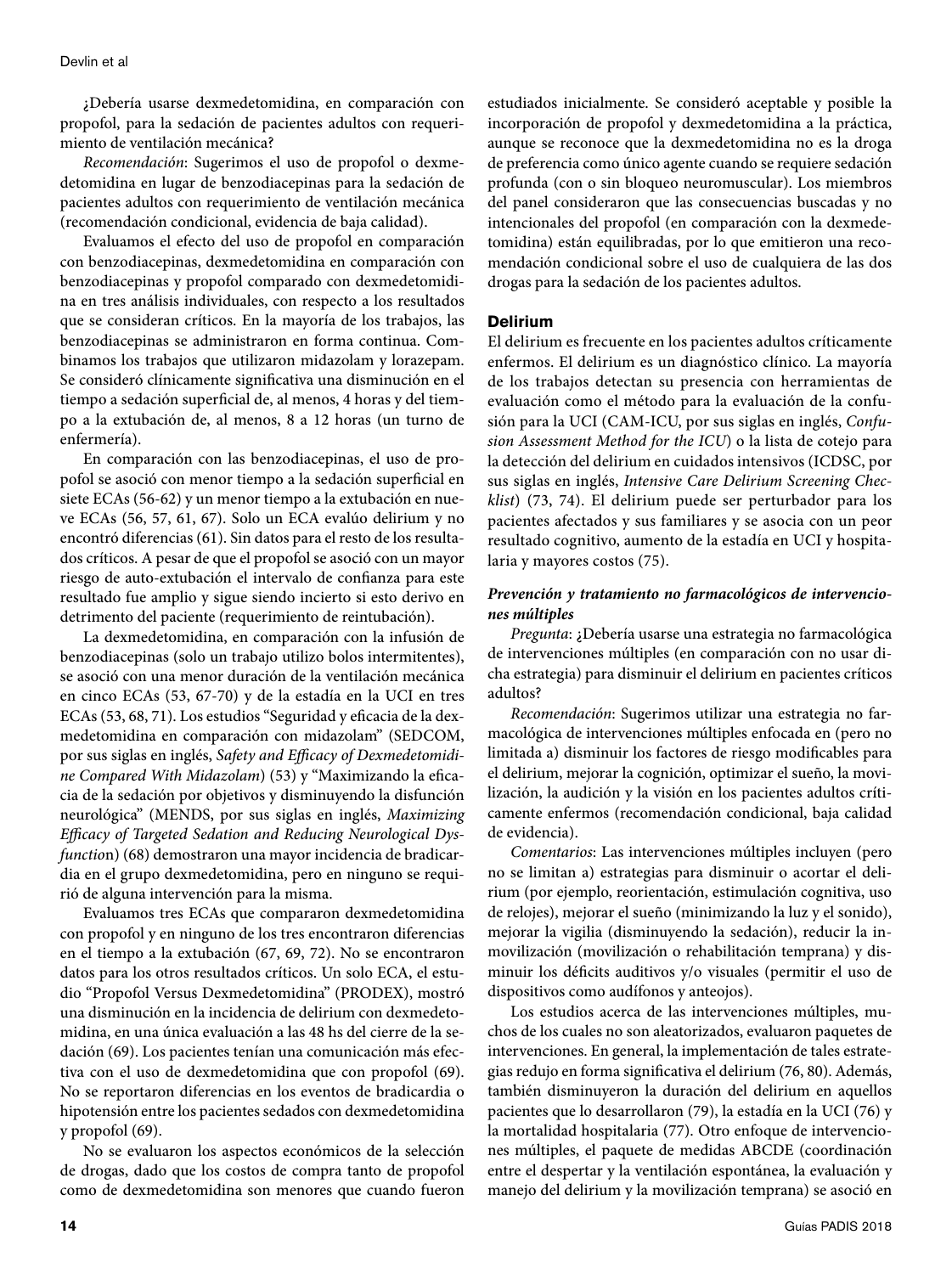forma significativa con menor delirium en un estudio de antes y después (81). Cuando se evaluó en un estudio de cohorte prospectivo, multicéntrico, de tipo antes y después, una forma revisada y extendida del paquete de medidas ABCDEF (que cambia la "A" por evaluación y tratamiento del dolor e incluye la "F" de participación familiar) en el que el delirium también fue evaluado utilizando el CAM-ICU, un análisis ajustado mostró que la mejoría en la implementación del paquete de medidas se asocia significativamente con una disminución de la mortalidad y más días libres de coma y delirium en la UCI (82). En estos estudios de intervenciones no farmacológicas no se informaron efectos adversos.

#### *Tratamiento del delirium*

*Pregunta*: ¿Debería utilizarse algún fármaco (en comparación con no usarlo) para el "tratamiento" del delirium en todos los pacientes adultos críticamente enfermos con delirium?

#### *Antipsicóticos/estatinas*

*Recomendación:* Sugerimos no utilizar en forma rutinaria haloperidol, antipsicóticos atípicos o un inhibidor de la 3-hidroxi 3-metilglutaril-coenzima A (HMG-CoA) reductasa (estatinas) para el tratamiento del delirium (recomendación condicional, baja calidad de evidencia).

Un total de 6 ECAs fueron revisados para esta pregunta: haloperidol (n = 2) (83,84), antipsicóticos atípicos [quetiapina (n = 1) (83), ziprasidona (n = 1) (81), olanzapina (n = 1) (84), rosuvastatina (n = 1) (87)]. La evidencia sugiere que el uso del antipsicótico típico haloperidol, antipsicóticos atípicos o estatinas no se asoció con menor duración de delirium, de ventilación mecánica, estadía en la UCI o mortalidad.

A pesar de que esta recomendación desalienta el uso "rutinario" de drogas antipsicóticas en el tratamiento del delirium, puede requerirse el uso a corto plazo de haloperidol o antipsicóticos atípicos, a pesar de la falta de evidencia, en aquellos pacientes con estrés significativo secundario a los síntomas de delirium, como alucinaciones o ideas delirantes asociadas con miedo o que tienen delirium con agitación que puede resultar en un peligro para sí mismos o para otros (88). Sin embargo, inmediatamente tras la resolución de los síntomas estresantes deberían discontinuarse las drogas antipsicóticas.

#### *Dexmedetomidina*

*Recomendación*: Sugerimos usar dexmedetomidina para el tratamiento del delirium en pacientes adultos bajo ventilación mecánica en quienes la agitación retrasa la desvinculación o extubación (recomendación condicional, baja calidad de evidencia).

Un solo ECA evaluó el rol de la dexmedetomidina en el tratamiento de la agitación que retrasa la desvinculación de la ventilación mecánica (89). De 21500 pacientes elegibles de 15 UCIs se incluyeron 71 pacientes y se terminó en forma temprana porque se gastaron todos los fondos (aportados por el fabricante de dexmedetomidina) (89). A pesar de que la dexmedetomidina (en comparación con placebo) se asoció con un pequeño, pero estadísticamente significativo, aumento en las horas libres de ventilación mecánica dentro de los primeros 7

días de la randomización, su uso no afecto la estadía en UCI ni hospitalaria o el destino del paciente tras el alta hospitalaria.

#### **Inmovilidad (rehabilitación y movilidad)**

Con frecuencia los sobrevivientes de una enfermedad crítica experimentan secuelas a largo plazo, incluida la debilidad muscular adquirida en la UCI (DAUCI). Entre el 25 y el 50 % de los enfermos críticos suelen presentar DAUCI (90) y esta se asocia con deterioro en la sobrevida a largo plazo, en la función física y en la calidad de vida de los pacientes (91-93). Un factor de riesgo importante para la DAUCI es el reposo en cama (91, 94). La seguridad, la viabilidad y los beneficios de la rehabilitación y de la movilización, implementados en el entorno de la UCI se han evaluado como un medio potencial para mitigar la DAUCI y el deterioro de la función física. Como se destaca en las guías de 2013 (2), la rehabilitación/movilización puede ser beneficiosa como estrategia para el manejo del delirio. Además, existen asociaciones importantes entre la utilización de analgesia y de sedación, y el nivel de dolor y sedación tienen influencia sobre si los pacientes participan en la rehabilitación/movilización en la UCI (95).

*Pregunta:* En adultos críticamente enfermos, ¿la rehabilitación o movilización (realizada ya sea dentro o fuera de la cama) es beneficiosa para mejorar los resultados del paciente, de la familia o del sistema de salud en comparación con la atención habitual, una intervención de rehabilitación/movilización diferente, placebo o una intervención "simulada"?

*Recomendación:* Sugerimos realizar rehabilitación o movilización en adultos críticamente enfermos (recomendación condicional, evidencia de baja calidad).

*Observaciones:* La rehabilitación es un "conjunto de intervenciones diseñadas para optimizar el funcionamiento y reducir la discapacidad en personas con problemas de salud". La movilización es un tipo de intervención dentro de la rehabilitación que facilita el movimiento de los pacientes y consume energía con el objetivo de mejorar los resultados de los pacientes. Esta recomendación apoya la realización de intervenciones de rehabilitación/movilización por sobre la atención habitual o intervenciones similares con una duración o frecuencia reducida, o de inicio tardío. La implementación de esta recomendación se verá influenciada por cuestiones relacionadas a la viabilidad, en particular en relación con la variabilidad en la disponibilidad de personal y recursos adecuados para llevar a cabo las intervenciones de rehabilitación/movilización en las UCI.

Identificamos un total de 16 ECAs (96-111) que cumplieron con los criterios de elegibilidad e informaron sobre cinco resultados principales.

La rehabilitación/movilización mejoró significativamente la fuerza muscular al alta de la UCI (99-101, 103, 105, 111) y redujo significativamente la duración de la ventilación mecánica (96-100, 102, 104, 107). En cuatro ECAs se observó una mejora moderada, pero no significativa, en la calidad de vida relacionada con la salud medida con el instrumento SF-36 dentro de los 2 meses del alta hospitalaria (103, 107-109).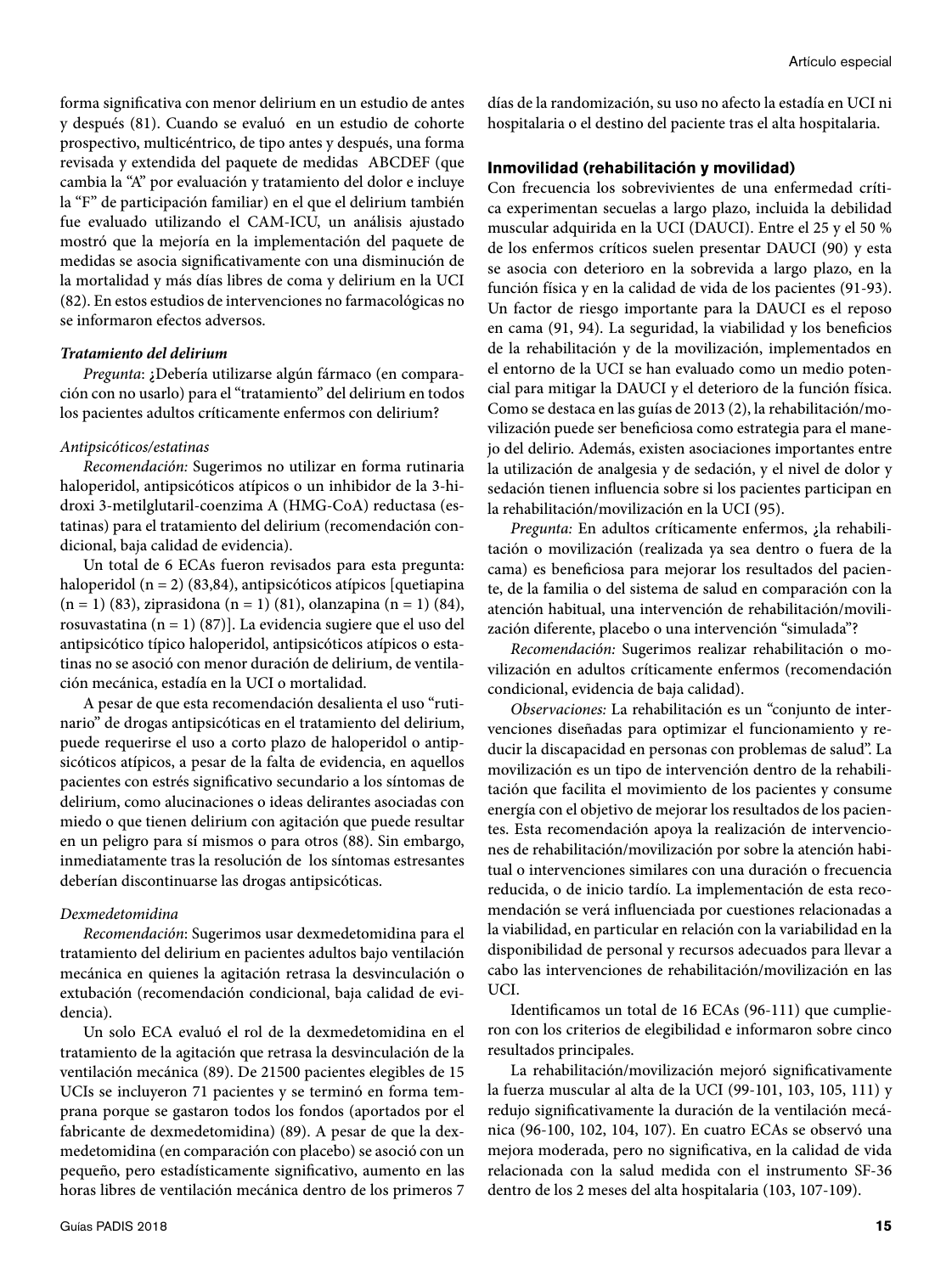La rehabilitación/movilización no tuvo ningún efecto sobre la mortalidad hospitalaria (96, 98-109, 112) ni en las medidas de función física a corto plazo (96, 102, 105, 107, 110). Según cinco ensayos y ocho estudios observacionales la incidencia de eventos adversos para los pacientes fue muy baja. Tres resultados adicionales (función cognitiva, salud mental y tiempo de retorno al trabajo e impacto económico relacionado) no pudieron evaluarse debido a la falta de datos.

La rehabilitación/movilización fue juzgada como factible, aceptable para las partes interesadas y es probable que sea costo-efectiva según los datos preliminares. Además, la evidencia indirecta (112), junto con una discusión entre los miembros del panel (incluido un paciente de la UCI como representante), sugiere que los pacientes valoran los beneficios de rehabilitación/movilización (113). Dado el pequeño beneficio de las intervenciones de rehabilitación/movilización (realizadas dentro o fuera de la cama) y la baja calidad en general de la evidencia, los miembros del panel estuvieron de acuerdo en que los efectos deseados para los pacientes probablemente superen a los no deseados.

#### **Trastornos del sueño**

La mala calidad del sueño es una queja frecuente y una fuente de estrés para muchos pacientes críticos (114, 115). Los trastornos del sueño en la UCI pueden ser graves y se caracterizan por fragmentación, alteración de los ritmos circadianos, incremento del sueño ligero (estadío N1) y disminución de las etapas de ondas lentas (N3) y movimientos oculares rápidos (REM, *rapid eye movement*) (116). La interrelación entre la medicación, la enfermedad crítica, el delirium, la perfusión cerebral y el sueño es compleja pero importante y es creciente el interés en su investigación. Además del estrés emocional, se ha hipotetizado que la deprivación de sueño contribuye al delirium en UCI (117), al incremento de la duración de la ventilación mecánica (116), a la alteración de la función inmunológica (118) y a la disfunción neurocognitiva.

#### *Intervenciones farmacológicas*

Pregunta: ¿Debería utilizarse medicación para favorecer el sueño (melatonina, dexmedetomidina o propofol) (vs. no emplear medicación) para mejorar el sueño de los adultos críticamente enfermos?

#### *Melatonina*

*Recomendación:* No realizamos ninguna recomendación en torno al uso de melatonina para mejorar el sueño de los adultos críticamente enfermos. (Sin recomendación, muy baja calidad de evidencia). Se revisaron tres ensayos clínicos (placebo-control), n=60 que evaluaban la administración nocturna de melatonina (119-121). Dos de los estudios (120, 121) reportaron una pequeña mejoría en la calidad del sueño, pero el panel determinó que los datos eran insuficientes para garantizar una recomendación. La fabricación de melatonina en los Estados Unidos no está regulada por la Administración de Alimentos y Drogas (FDA, *Food and Drugs Administration*, por sus siglas en inglés). Preocupaciones en torno a la calidad y consistencia del producto han evitado que muchos hospitales

la incluyeran en sus formularios. La melatonina, sin embargo, se asocia a relativamente pocos efectos adversos (sedación leve y cefalea) y tiene bajo costo.

#### *Dexmedetomidina*

*Recomendación:* No hacemos ninguna recomendación en torno al uso de dexmedetomidina durante la noche para mejorar la calidad del sueño (Sin recomendación, evidencia de baja calidad). Dos ensayos clínicos (n=74) compararon dexmedetomidina con placebo en pacientes críticos con ventilación mecánica (122) y sin ventilación mecánica que no requerían infusión continua de sedantes (123). La dexmedetomidina (vs. placebo) incrementó el estadío 2 del sueño y disminuyó el 1 en ambos estudios, sin embargo ninguno demostró una disminución de la fragmentación del sueño ni un incremento del sueño profundo o REM. Un tercer estudio observacional, no incluido en nuestro análisis, corroboró estos hallazgos en relación a la arquitectura del sueño y mostró preservación del ciclo día- noche cuando se administró dexmedetomidina nocturna en pacientes de la UCI ventilados mecánicamente (124). Si la administración de una infusión de sedación está indicada en un paciente crítico, hemodinámicamente estable, durante la noche, la dexmedetomidina parece una alternativa razonable dado su potencial para mejorar la arquitectura del sueño.

#### *Propofol*

*Recomendación:* Sugerimos no emplear propofol para mejorar el sueño de los adultos críticamente enfermos (Recomendación condicional, evidencia de baja calidad)

Dos ensayos clínicos, compararon propofol con benzodiacepinas (125, 126), y uno lo comparó con placebo (127). No se demostró que mejorara el sueño cuando se empleó propofol en comparación con placebo. Es más, el propofol se asoció con supresión del REM, efectos adversos hemodinámicos y depresión respiratoria en algunos casos con requerimiento de ventilación mecánica. Aunque no recomendamos utilizar propofol para el sólo efecto de mejorar el sueño de los pacientes críticos, esta recomendación no está dirigida a su uso en sedación continua o para la realización de procedimientos.

#### *Protocolos para promover el sueño*

*Pregunta*: ¿Debería utilizarse un protocolo de promoción del sueño para mejorar su calidad en los adultos críticamente enfermos?

*Recomendación*: Sugerimos el empleo de protocolos multimodales para promover el sueño de los pacientes adultos críticamente enfermos (Recomendación condicional, muy baja calidad de evidencia).

Los protocolos elegibles para promover el sueño variaron en su composición. Todos incluían ofrecer a los pacientes tapones para los oídos y antifaces (128-131), y dos incluyeron el uso de música relajante (128, 130). Entre los dos que involucraban una combinación más compleja de intervenciones (128, 131), uno especificaba una guía farmacológica que desalentaba el uso de medicación sedante, con efectos adversos sobre el sueño conocidos o que precipite la aparición de delirium; e introdujo intervenciones en etapas durante un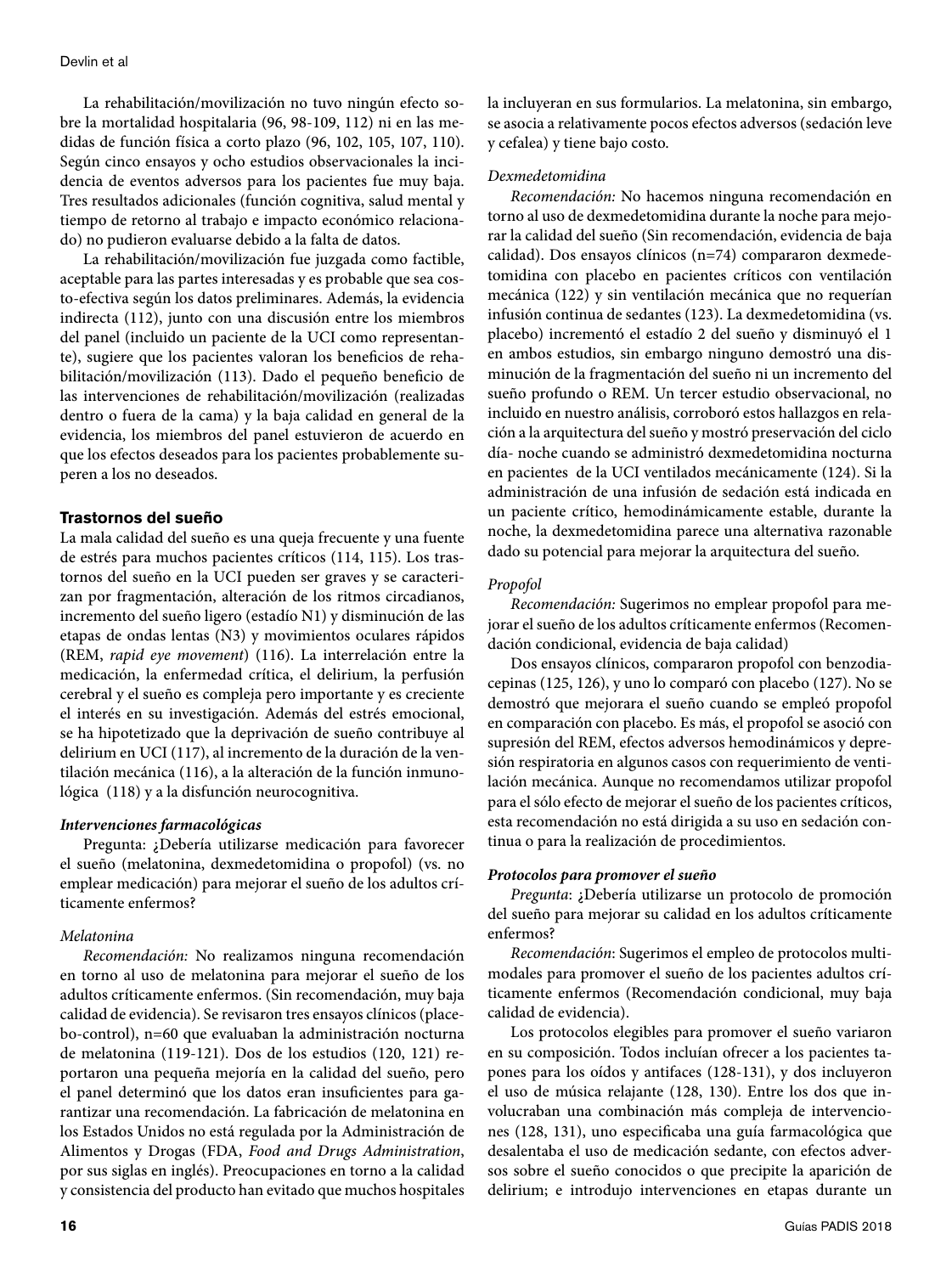período de 5 meses (128). En todos los estudios, los protocolos se aplicaron a todos los pacientes de UCI y no estuvieron dirigidos al subgrupo de pacientes de los que se conoce que tienen peor calidad del sueño. Un pequeño ensayo clínico en pacientes con cirugía cardiovascular a cielo abierto demostró que los tapones para los oídos, los antifaces y la música relajante mejoraron la calidad de sueño autopercibida (129). De los tres estudios observacionales de tipo antes y después, uno, realizado en una población heterogénea de pacientes críticos, reportó mejorías (131), mientras que los otros dos no (128. 130). El análisis combinado de los tres estudios demostró una reducción general de la prevalencia de delirium con el uso de protocolos para promover el sueño. Cuáles de las intervenciones, o combinación de las mismas, son efectivas para mejorar el sueño y reducir el delirium, no pueden discernirse de los estudios arriba mencionados.

#### **RESUMEN**

Este resumen ejecutivo, auspiciado por la Sociedad Americana de Cuidados Críticos (SCCM), concentra los aspectos más significativos y novedosos, de cada sección de las guías PADIS que los médicos y otros profesionales de la salud, además de administradores, deben considerar a la hora de intentar mejorar el cuidado que se brinda a los pacientes críticos adultos. Cada recomendación tiene detrás un proceso muy riguroso de evaluación de la información, debate y discusión, que además remite a la experiencia con el paciente y del paciente; proceso que se realizó en conjunto entre los panelistas y pacientes involucrados. Creemos que las guías PADIS 2018 (1) fomentarán un mejor cuidado del paciente en las áreas de analgesia, agitación/sedación, delirium, inmovilidad y alteración del sueño, además de estimular la realización de trabajos de investigación pragmáticos y centrados en el paciente en cada una de las áreas de interés.

#### **REFERENCIAS**

- 1. Devlin JW, Skrobik Y, Gelinas C, et al: Clinical Practice Guidelines for the Prevention and Management of Pain, Agitation/Sedation, Delir-ium, Immobility, and Sleep Disruption in Adult Patients in the ICU. *Crit Care Med* 2018; 46:e825–e873
- 2. Barr J, Fraser GL, Puntillo K, et al; American College of Critical Care Medicine: Clinical practice guidelines for the management of pain, agitation, and delirium in adult patients in the intensive care unit. *Crit Care Med* 2013; 41:263–306
- 3. Balas MC, Weinhouse GL, Denehy L, et al: Interpreting and Imple-menting the 2018 Pain, Agitation/Sedation, Delirium, Immobility, and Sleep Disruption Clinical Practice Guideline. *Crit Care Med* 2018; 46:1464–1470
- 4. Devlin JW, Skrobik Y, Rochwerg B, et al: Methodological Innovation in Creating Clinical Practice Guidelines: Insights From the 2018 Society of Critical Care Medicine Pain, Agitation/Sedation, Delirium, Immobility, and Sleep Disruption Guideline Effort. *Crit Care Med* 2018; 46:1457–1463
- 5. Skrobik Y, Ahern S, Leblanc M, et al: Protocolized intensive care unit management of analgesia, sedation, and delirium improves analgesia and subsyndromal delirium rates. *Anesth Analg* 2010; 111:451– 463
- 6. Vervest AC, Schimmel GH: Taxonomy of pain of the IASP. *Pain*  1988; 34:318–321
- 7. de Jong A, Molinari N, de Lattre S, et al: Decreasing severe pain and serious adverse events while moving intensive care unit patients: A

prospective interventional study (the NURSE-DO project). *Crit Care* 2013; 17:R74

- 8. Georgiou E, Hadjibalassi M, Lambrinou E, et al: The impact of pain assessment on critically ill patients' outcomes: A systematic review. *Biomed Res Int* 2015; 2015:503830
- 9. Puntillo KA, Naidu R: Chronic pain disorders after critical illness and ICU-acquired opioid dependence: Two clinical conundra. *Curr Opin Crit Care* 2016; 22:506–512
- 10. Macintyre PE, Huxtable CA, Flint SL, et al: Costs and consequences: A review of discharge opioid prescribing for ongoing management of acute pain. *Anaesth Intensive Care* 2014; 42:558–574
- 11. Payen JF, Bosson JL, Chanques G, et al; DOLOREA Investigators: Pain assessment is associated with decreased duration of mechani-cal ventilation in the intensive care unit: A post hoc analysis of the DOLOREA study. *Anesthesiology* 2009; 111:1308–1316
- 12. Brook AD, Ahrens TS, Schaiff R, et al: Effect of a nursing-implemented sedation protocol on the duration of mechanical ventilation. *Crit Care Med* 1999; 27:2609–2615
- 13. Quenot JP, Ladoire S, Devoucoux F, et al: Effect of a nurse-imple-mented sedation protocol on the incidence of ventilator-associated pneumonia. *Crit Care Med* 2007; 35:2031–2036
- 14. Robinson BR, Mueller EW, Henson K, et al: An analgesia-delirium-sedation protocol for critically ill trauma patients reduces ventilator days and hospital length of stay. *J Trauma* 2008; 65:517–526
- 15. Chanques G, Jaber S, Barbotte E, et al: Impact of systematic evalu-ation of pain and agitation in an intensive care unit. *Crit Care Med* 2006; 34:1691–1699
- 16. Berger MM, Davadant M, Marin C, et al: Impact of a pain protocol including hypnosis in major burns. *Burns* 2010; 36:639–646
- 17. Aday AW, Dell'orfano H, Hirning BA, et al: Evaluation of a clinical path-way for sedation and analgesia of mechanically ventilated patients in a cardiac intensive care unit (CICU): The Brigham and Women's Hos-pital Levine CICU sedation pathways. *Eur Heart J Acute Cardiovasc Care* 2013; 2:299–305
- 18. Awissi DK, Bégin C, Moisan J, et al: I-SAVE study: Impact of sedation, analgesia, and delirium protocols evaluated in the intensive care unit: An economic evaluation. *Ann Pharmacother* 2012; 46:21–28
- 19. Diby M, Romand JA, Frick S, et al: Reducing pain in patients under-going cardiac surgery after implementation of a quality improvement postoperative pain treatment program. *J Crit Care* 2008; 23:359–371
- 20. Egerod I, Jensen MB, Herling SF, et al: Effect of an analgo-sedation protocol for neurointensive patients: A two-phase interventional non-randomized pilot study. *Crit Care* 2010; 14:R71
- 21. Erdek MA, Pronovost PJ: Improving assessment and treatment of pain in the critically ill. *Int J Qual Health Care* 2004; 16:59–64
- 22. Faust AC, Rajan P, Sheperd LA, et al: Impact of an analgesia-based sedation protocol on mechanically ventilated patients in a medical intensive care unit. *Anesth Analg* 2016; 123:903–909
- 23. MacLaren R, Plamondon JM, Ramsay KB, et al: A prospective evalu-ation of empiric versus protocol-based sedation and analgesia. *Pharmacotherapy* 2000; 20:662–672
- 24. Park G, Lane M, Rogers S, et al: A comparison of hypnotic and anal-gesic based sedation in a general intensive care unit. *Br J Anaesth* 2007; 98:76–82
- 25. Tedders KM, McNorton KN, Edwin SB: Efficacy and safety of anal-gosedation with fentanyl compared with traditional sedation with propofol. *Pharmacotherapy* 2014; 34:643–647
- 26. van Gulik L, Ahlers SJ, Brkić Z, et al: Improved analgesia after the realisation of a pain management programme in ICU patients after cardiac surgery. *Eur J Anaesthesiol* 2010; 27:900–905
- 27. van Valen R, van Vuuren H, van Domburg RT, et al: Pain management after cardiac surgery: Experience with a nurse-driven pain protocol. *Eur J Cardiovasc Nurs* 2012; 11:62–69
- 28. Breen D, Karabinis A, Malbrain M, et al: Decreased duration of mechanical ventilation when comparing analgesia-based seda-tion using remifentanil with standard hypnotic-based sedation for up to 10 days in intensive care unit patients: A randomised trial [IS-RCTN47583497]. *Crit Care* 2005; 9:R200–R210
- 29. Karabinis A, Mandragos K, Stergiopoulos S, et al: Safety and efficacy of analgesia-based sedation with remifentanil versus standard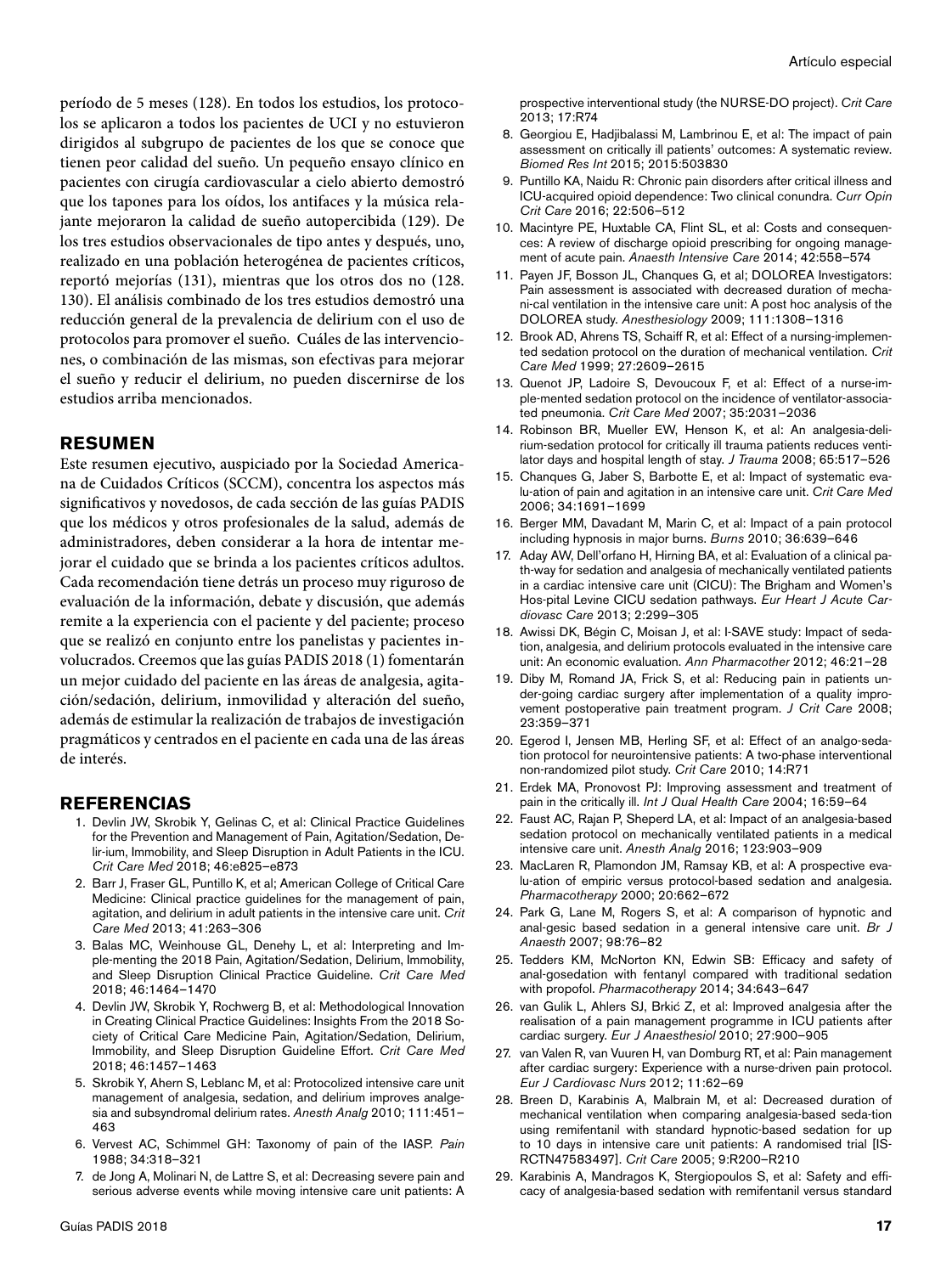hyp-notic-based regimens in intensive care unit patients with brain inju-ries: A randomised, controlled trial [ISRCTN50308308]. *Crit Care* 2004; 8:R268–R280

- 30. Rozendaal FW, Spronk PE, Snellen FF, et al; UltiSAFE Investigators: Remifentanil-propofol analgo-sedation shortens duration of ventilation and length of ICU stay compared to a conventional regimen: A centre randomised, cross-over, open-label study in the Netherlands. *Intensive Care Med* 2009; 35:291–298
- 31. Strøm T, Martinussen T, Toft P: A protocol of no sedation for critically ill patients receiving mechanical ventilation: A randomised trial. *Lancet* 2010; 375:475–480
- 32. White PF, Kehlet H, Neal JM, et al; Fast-Track Surgery Study Group: The role of the anesthesiologist in fast-track surgery: From multimodal analge-sia to perioperative medical care. *Anesth Analg* 2007; 104:1380–1396
- 33. Cattabriga I, Pacini D, Lamazza G, et al: Intravenous paracetamol as adjunctive treatment for postoperative pain after cardiac surgery: A double blind randomized controlled trial. *Eur J Cardiothorac Surg* 2007; 32:527–531
- 34. Memis D, Inal MT, Kavalci G, et al: Intravenous paracetamol reduced the use of opioids, extubation time, and opioid-related adverse effects after major surgery in intensive care unit. *J Crit Care* 2010; 25: 458–462
- 35. Cantais A, Schnell D, Vincent F, et al: Acetaminophen-induced changes in systemic blood pressure in critically ill patients: Results of a multicenter cohort study. *Crit Care Med* 2016; 44:2192–2198
- 36. Beloeil H, Delage N, Nègre I, et al: The median effective dose of nefopam and morphine administered intravenously for postoperative pain after minor surgery: A prospective randomized double-blinded isobolographic study of their analgesic action. *Anesth Analg* 2004; 98:395–400
- 37. Kim K, Kim WJ, Choi DK, et al: The analgesic efficacy and safety of nefopam in patient-controlled analgesia after cardiac surgery: A randomized, double-blind, prospective study. *J Int Med Res* 2014; 42:684–692
- 38. Guillou N, Tanguy M, Seguin P, et al: The effects of small-dose ketamine on morphine consumption in surgical intensive care unit patients after major abdominal surgery. *Anesth Analg* 2003; 97:843– 847
- 39. Pandey CK, Bose N, Garg G, et al: Gabapentin for the treatment of pain in Guillain-Barré syndrome: A double-blinded, placebo-con-trolled, crossover study. *Anesth Analg* 2002; 95:1719–1723
- 40. Pandey CK, Raza M, Tripathi M, et al: The comparative evaluation of gabapentin and carbamazepine for pain management in Guillain-Barré syndrome patients in the intensive care unit. *Anesth Analg* 2005; 101:220–225
- 41. Pesonen A, Suojaranta-Ylinen R, Hammarén E, et al: Pregabalin has an opioid-sparing effect in elderly patients after cardiac surgery: A ran-domized placebo-controlled trial. *Br J Anaesth* 2011; 106:873– 881
- 42. Joshi SS, Jagadeesh AM: Efficacy of perioperative pregabalin in acute and chronic post-operative pain after off-pump coronary artery bypass surgery: A randomized, double-blind placebo controlled trial. *Ann Card Anaesth* 2013; 16:180–185
- 43. Ouimet S, Kavanagh BP, Gottfried SB, et al: Incidence, risk factors and consequences of ICU delirium. *Intensive Care Med* 2007; 33:66–73
- 44. Shehabi Y, Bellomo R, Reade MC, et al; Sedation Practice in Intensive Care Evaluation (SPICE) Study Investigators; ANZICS Clinical Trials Group: Early intensive care sedation predicts long-term mortality in ventilated critically ill patients. *Am J Respir Crit Care Med* 2012; 186:724–731
- 45. Pandharipande P, Shintani A, Peterson J, et al: Lorazepam is an inde-pendent risk factor for transitioning to delirium in intensive care unit patients. *Anesthesiology* 2006; 104:21–26
- 46. Zaal IJ, Devlin JW, Hazelbag M, et al: Benzodiazepine-associ-ated delirium in critically ill adults. *Intensive Care Med* 2015; 41: 2130– 2137
- 47. Brattebø G, Hofoss D, Flaatten H, et al: Effect of a scoring system and protocol for sedation on duration of patients' need for ven-tilator support in a surgical intensive care unit. *BMJ* 2002; 324: 1386– 1389
- 48. Sessler CN, Gosnell MS, Grap MJ, et al: The Richmond Agitation-Sedation Scale: Validity and reliability in adult intensive care unit patients. *Am J Respir Crit Care Med* 2002; 166:1338–1344
- 49. Riker RR, Fraser GL, Simmons LE, et al: Validating the Sedation-Agitation Scale with the bispectral index and Visual Analog Scale in adult ICU patients after cardiac surgery. *Intensive Care Med* 2001; 27:853–858
- 50. Kress JP, Pohlman AS, O'Connor MF, et al: Daily interruption of seda-tive infusions in critically ill patients undergoing mechanical ventila-tion. *N Engl J Med* 2000; 342:1471–1477
- 51. Treggiari MM, Romand JA, Yanez ND, et al: Randomized trial of light versus deep sedation on mental health after critical illness. *Crit Care Med* 2009; 37:2527–2534
- 52. Girard TD, Kress JP, Fuchs BD, et al: Efficacy and safety of a paired sedation and ventilator weaning protocol for mechanically ventilated patients in intensive care (Awakening and Breathing Controlled trial): A randomised controlled trial. *Lancet* 2008; 371:126–134
- 53. Riker RR, Shehabi Y, Bokesch PM, et al; SEDCOM (Safety and Effi-cacy of Dexmedetomidine Compared With Midazolam) Study Group: Dexmedetomidine vs midazolam for sedation of critically ill patients: A randomized trial. *JAMA* 2009; 301:489–499
- 54. Shehabi Y, Bellomo R, Reade MC, et al; Sedation Practice in Inten-sive Care Evaluation Study Investigators; Australian and New Zealand Intensive Care Society Clinical Trials Group: Early goal-directed seda-tion versus standard sedation in mechanically ventilated critically ill patients: A pilot study. *Crit Care Med* 2013; 41:1983– 1991
- 55. Bugedo G, Tobar E, Aguirre M, et al: The implementation of an anal-gesia-based sedation protocol reduced deep sedation and proved to be safe and feasible in patients on mechanical ventilation. *Rev Bras Ter Intensiva* 2013; 25:188–196
- 56. Carrasco G, Molina R, Costa J, et al: Propofol vs midazolam in short-, medium-, and long-term sedation of critically ill patients. A cost-bene-fit analysis. *Chest* 1993; 103:557–564
- 57. Chamorro C, de Latorre FJ, Montero A, et al: Comparative study of propofol versus midazolam in the sedation of critically ill patients: Results of a prospective, randomized, multicenter trial. *Crit Care Med* 1996; 24:932–939
- 58. Weinbroum AA, Halpern P, Rudick V, et al: Midazolam versus propofol for long-term sedation in the ICU: A randomized prospective comparison. *Intensive Care Med* 1997; 23:1258–1263
- 59. Sanchez-Izquierdo-Riera JA, Caballero-Cubedo RE, Perez-Vela JL, et al: Propofol versus midazolam: Safety and efficacy for sedating the severe trauma patient. *Anesth Analg* 1998; 86:1219–1224
- 60. Sandiumenge Camps A, Sanchez-Izquierdo Riera JA, Toral Vazquez D, et al: Midazolam and 2% propofol in long-term sedation of trauma-tized critically ill patients: Efficacy and safety comparison. *Crit Care Med* 2000; 28:3612–3619
- 61. Mesnil M, Capdevila X, Bringuier S, et al: Long-term sedation in inten-sive care unit: A randomized comparison between inhaled sevoflurane and intravenous propofol or midazolam. *Intensive Care Med* 2011; 37:933–941
- 62. Zhou Y, Jin X, Kang Y, et al: Midazolam and propofol used alone or sequentially for long-term sedation in critically ill, mechanically ventilated patients: A prospective, randomized study. *Crit Care* 2014; 18:R122
- 63. Boeke A, Lauwers J, Schurink G: A pilot study to compare the use of propofol and midazolam for long-term sedation. *J Drug Dev* 1989; 2:71–72
- 64. Barrientos-Vega R, Mar Sánchez-Soria M, Morales-García C, et al: Prolonged sedation of critically ill patients with midazolam or propofol: Impact on weaning and costs. *Crit Care Med* 1997; 25:33–40
- 65. Costa J, Cabré L, Molina R, et al: Cost of ICU sedation: Comparison of empirical and controlled sedation methods. *Clin Intensive Care* 1994; 5:17–21
- 66. Hall RI, Sandham D, Cardinal P, et al; Study Investigators: Propofol vs midazolam for ICU sedation: A Canadian multicenter randomized trial. *Chest* 2001; 119:1151–1159
- 67. Srivastava VK, Agrawal S, Kumar S, et al: Comparison of dexmedeto-midine, propofol and midazolam for short-term sedation in postopera-tively mechanically ventilated neurosurgical patients. *J Clin Diagn Res* 2014; 8:GC04–GC07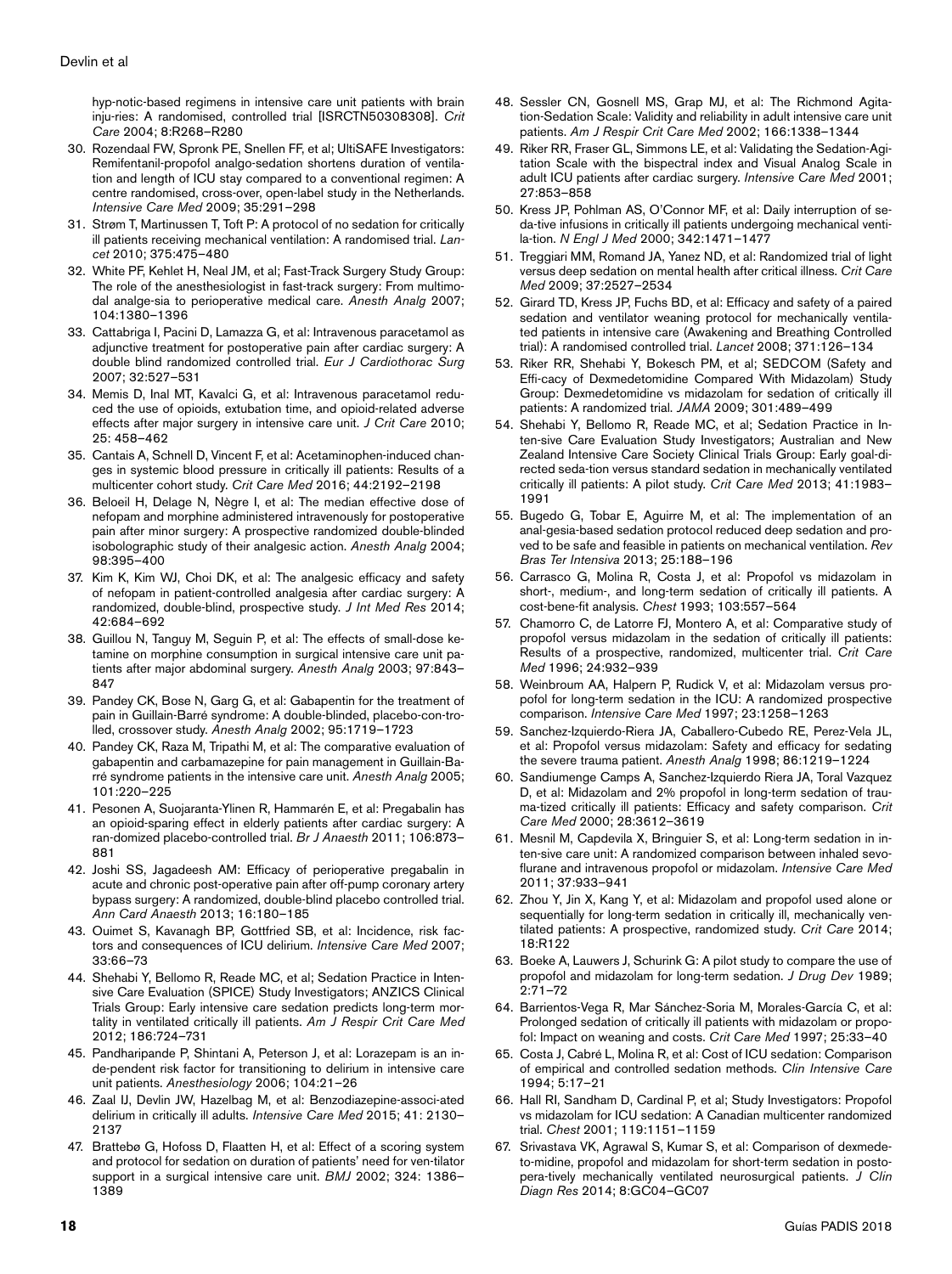- 68. Pandharipande PP, Pun BT, Herr DL, et al: Effect of sedation with dex-medetomidine vs lorazepam on acute brain dysfunction in mechani-cally ventilated patients: The MENDS randomized controlled trial. *JAMA* 2007; 298:2644–2653
- 69. Jakob SM, Ruokonen E, Grounds RM, et al; Dexmedetomidine for Long-Term Sedation Investigators: Dexmedetomidine vs midazolam or propofol for sedation during prolonged mechanical ventilation: Two randomized controlled trials. *JAMA* 2012; 307:1151–1160
- 70. MacLaren R, Preslaski CR, Mueller SW, et al: A randomized, double-blind pilot study of dexmedetomidine versus midazolam for intensive care unit sedation: Patient recall of their experiences and short-term psychological outcomes. *J Intensive Care Med* 2015; 30:167–175
- 71. Xu JB, Wang YZ, Shi QS: A combined protocol for dexmedetomidine used in prolonged sedation in intensive care unit. *Mod Med J Chin* 2012; 14:20–22
- 72. Herr DL, Sum-Ping ST, England M: ICU sedation after coronary artery bypass graft surgery: Dexmedetomidine-based versus propofol-based sedation regimens. *J Cardiothorac Vasc Anesth* 2003; 17:576–584
- 73. Ely EW, Margolin R, Francis J, et al: Evaluation of delirium in criti-cally ill patients: Validation of the Confusion Assessment Method for the Intensive Care Unit (CAM-ICU). *Crit Care Med* 2001; 29: 1370–1379
- 74. Bergeron N, Dubois MJ, Dumont M, et al: Intensive Care Delirium Screening Checklist: Evaluation of a new screening tool. *Intensive Care Med* 2001; 27:859–864
- 75. Slooter AJ, Van De Leur RR, Zaal IJ: Delirium in critically ill patients. *Handb Clin Neurol* 2017; 141:449–466
- 76. Foster J, Kelly M: A pilot study to test the feasibility of a nonpharmacologic intervention for the prevention of delirium in the medical intensive care unit. *Clin Nurse Spec* 2013; 27:231–238
- 77. Moon KJ, Lee SM: The effects of a tailored intensive care unit delirium prevention protocol: A randomized controlled trial. *Int J Nurs Stud* 2015; 52:1423–1432
- 78. Colombo R, Corona A, Praga F, et al: A reorientation strategy for reducing delirium in the critically ill. Results of an interventional study. *Minerva Anestesiol* 2012; 78:1026–1033
- 79. Hanison J, Conway D: A multifaceted approach to prevention of delir-ium on intensive care. *BMJ Qual Improv Rep* 2015; 11:4
- 80. Rivosecchi RM, Kane-Gill SL, Svec S, et al: The implementation of a nonpharmacologic protocol to prevent intensive care delirium. *J Crit Care* 2016; 31:206–211
- 81. Balas MC, Burke WJ, Gannon D, et al: Implementing the awakening and breathing coordination, delirium monitoring/management, and early exercise/mobility bundle into everyday care: Opportunities, chal-lenges, and lessons learned for implementing the ICU Pain, Agitation, and Delirium Guidelines. *Crit Care Med* 2013; 41:S116– S127
- 82. Barnes-Daly MA, Phillips G, Ely EW: Improving hospital survival and reducing brain dysfunction at seven California community hospitals: Implementing PAD guidelines via the ABCDEF bundle in 6,064 patients. *Crit Care Med* 2017; 45:171–178
- 83. Girard TD, Pandharipande PP, Carson SS, et al; MIND Trial Investi-gators: Feasibility, efficacy, and safety of antipsychotics for intensive care unit delirium: The MIND randomized, placebo-controlled trial. *Crit Care Med* 2010; 38:428–437
- 84. Page VJ, Ely EW, Gates S, et al: Effect of intravenous haloperidol on the duration of delirium and coma in critically ill patients (Hope-ICU): A randomised, double-blind, placebo-controlled trial. *Lancet Respir Med* 2013; 1:515–523
- 85. Devlin JW, Roberts RJ, Fong JJ, et al: Efficacy and safety of quetiapine in critically ill patients with delirium: A prospective, multicenter, ran-domized, double-blind, placebo-controlled pilot study. *Crit Care Med* 2010; 38:419–427
- 86. Skrobik YK, Bergeron N, Dumont M, et al: Olanzapine vs haloperidol: Treating delirium in a critical care setting. *Intensive Care Med* 2004; 30:444–449
- 87. Needham DM, Colantuoni E, Dinglas VD, et al: Rosuvastatin versus placebo for delirium in intensive care and subsequent cognitive impairment in patients with sepsis-associated acute respiratory dis-

tress syndrome: An ancillary study to a randomised controlled trial. *Lancet Respir Med* 2016; 4:203–212

- 88. Devlin JW, Smithburger P, Kane JM, et al: Intended and unintended consequences of constraining clinician prescribing: The case of anti-psychotics. *Crit Care Med* 2016; 44:1805–1807
- 89. Reade MC, Eastwood GM, Bellomo R, et al; DahLIA Investigators; Australian and New Zealand Intensive Care Society Clinical Trials Group: Effect of dexmedetomidine added to standard care on venti-lator-free time in patients with agitated delirium: A randomized clinical trial. *JAMA* 2016; 315:1460–1468
- 90. Denehy L, Lanphere J, Needham DM: Ten reasons why ICU patients should be mobilized early. *Intensive Care Med* 2017; 43:86–90
- 91. Fan E, Dowdy DW, Colantuoni E, et al: Physical complications in acute lung injury survivors: A two-year longitudinal prospective study. *Crit Care Med* 2014; 42:849–859
- 92. Hermans G, Van Mechelen H, Clerckx B, et al: Acute outcomes and 1-year mortality of intensive care unit-acquired weakness. A cohort study and propensity-matched analysis. *Am J Respir Crit Care Med* 2014; 190:410–420
- 93. Dinglas VD, Aronson Friedman L, Colantuoni E, et al: Muscle weakness and 5-year survival in acute respiratory distress syndrome sur-vivors. *Crit Care Med* 2017; 45:446–453
- 94. Needham DM, Wozniak AW, Hough CL, et al; National Institutes of Health NHLBI ARDS Network: Risk factors for physical impairment after acute lung injury in a national, multicenter study. *Am J Respir Crit Care Med* 2014; 189:1214–1224
- 95. Kamdar BB, Combs MP, Colantuoni E, et al: The association of sleep quality, delirium, and sedation status with daily participation in physical therapy in the ICU. *Crit Care* 2016; 19:261
- 96. Brummel NE, Girard TD, Ely EW, et al: Feasibility and safety of early combined cognitive and physical therapy for critically ill medical and surgical patients: The Activity and Cognitive Therapy in ICU (ACT-ICU) trial. *Intensive Care Med* 2014; 40:370–379
- 97. Patman S, Sanderson D, Blackmore M: Physiotherapy following cardiac surgery: Is it necessary during the intubation period? *Aust J Physiother* 2001; 47:7–16
- 98. Morris PE, Goad A, Thompson C, et al: Early intensive care unit mobility therapy in the treatment of acute respiratory failure. *Crit Care Med* 2008; 36:2238–2243
- 99. Schweickert WD, Pohlman MC, Pohlman AS, et al: Early physical and occupational therapy in mechanically ventilated, critically ill patients: A randomised controlled trial. *Lancet* 2009; 373:1874–1882
- 100. Routsi C, Gerovasili V, Vasileiadis I, et al: Electrical muscle stimula-tion prevents critical illness polyneuromyopathy: A randomized paral-lel intervention trial. *Crit Care* 2010; 14:R74
- 101. Dantas CM, Silva PF, Siqueira FH, et al: Influence of early mobili-zation on respiratory and peripheral muscle strength in critically ill patients. *Rev Bras Ter Intensiva* 2012; 24:173–178
- 102. Denehy L, Skinner EH, Edbrooke L, et al: Exercise rehabilitation for patients with critical illness: A randomized controlled trial with 12 months of follow-up. *Crit Care* 2013; 17:R156
- 103. Ali MS, Talwar D, Jain SK: The effect of a short-term pulmonary rehabilitation on exercise capacity and quality of life in patients hospitalised with acute exacerbation of chronic obstructive pulmonary disease. *Indian J Chest Dis Allied Sci* 2014; 56:13–19
- 104. Dong ZH, Yu BX, Sun YB, et al: Effects of early rehabilitation therapy on patients with mechanical ventilation. *World J Emerg Med* 2014; 5:48–52
- 105. Kayambu G, Boots R, Paratz J: Early physical rehabilitation in inten-sive care patients with sepsis syndromes: A pilot randomised con-trolled trial. *Intensive Care Med* 2015; 41:865–874
- 106. Kho ME, Truong AD, Zanni JM, et al: Neuromuscular electrical stimulation in mechanically ventilated patients: A randomized, sham-controlled pilot trial with blinded outcome assessment. *J Crit Care* 2015; 30:32–39
- 107. Moss M, Nordon-Craft A, Malone D, et al: A randomized trial of an intensive physical therapy program for patients with acute respira-tory failure. *Am J Respir Crit Care Med* 2016; 193:1101–1110
- 108. Morris PE, Berry MJ, Files DC, et al: Standardized rehabilitation and hospital length of stay among patients with acute respiratory failure: A randomized clinical trial. *JAMA* 2016; 315:2694–2702